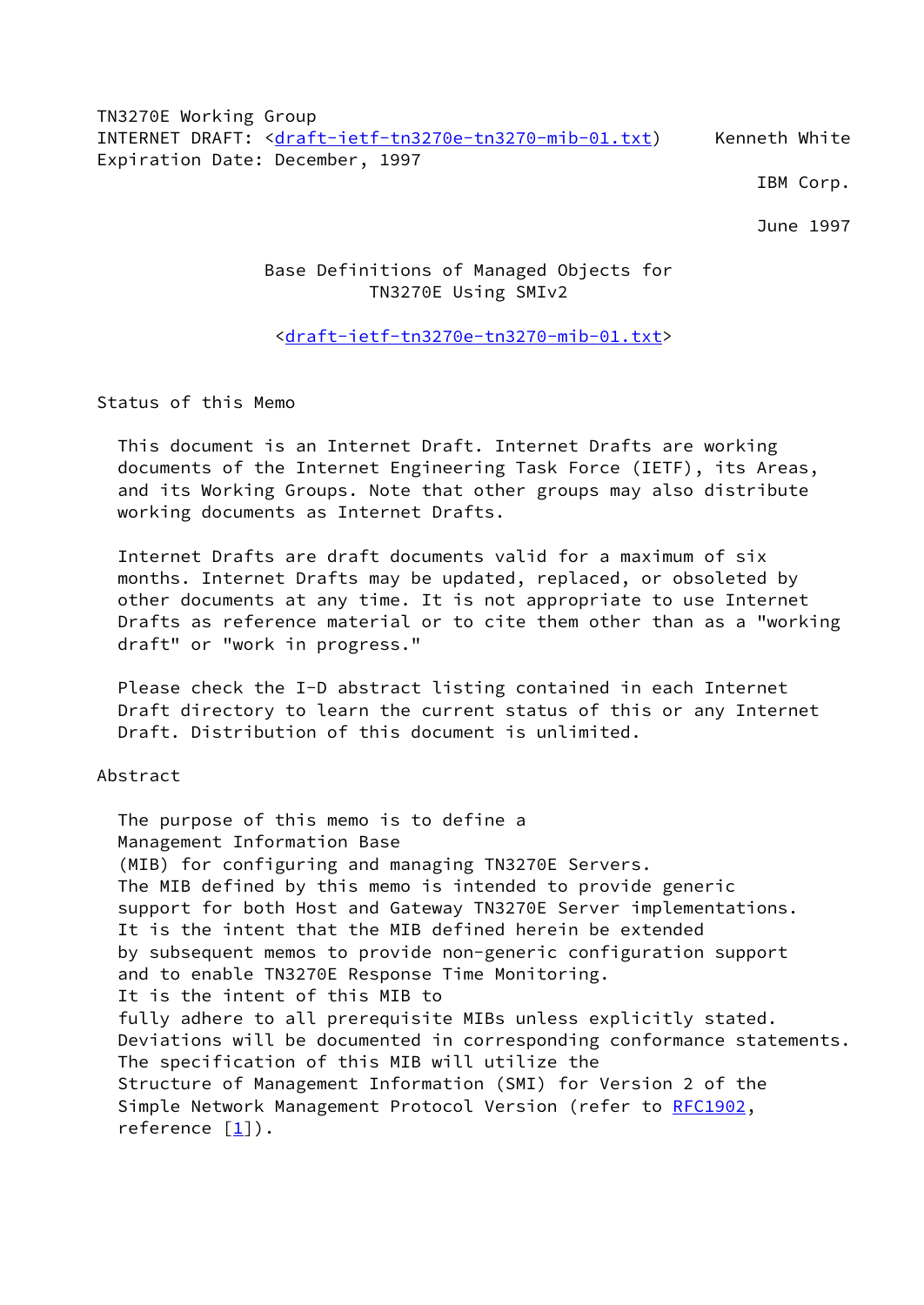## <span id="page-1-0"></span>White TN3270E Management Information Base (TN3270E-MIB)26 June 1997

## Table of Contents

| 2.0 The SNMPv2 Network Management Framework 2       |  |
|-----------------------------------------------------|--|
|                                                     |  |
|                                                     |  |
|                                                     |  |
|                                                     |  |
|                                                     |  |
|                                                     |  |
| 3.2 TN3270E Server Resource Configuration 5         |  |
| 3.2.1 tn3270eIpGroupTable and tn3270eResPoolTable 5 |  |
| 3.2.2 tn3270eResMapTable and tn3270eIpMapTable 5    |  |
| 3.3 TCP Connection Table Additions 5                |  |
|                                                     |  |
|                                                     |  |
|                                                     |  |
|                                                     |  |
|                                                     |  |
|                                                     |  |

### <span id="page-1-1"></span>[1](#page-1-1). Introduction

 This document is a product of the TN3270E Working Group. Its purpose is to define a MIB module for extending the traditional MIBs supported by a TCP/IP implementation for configuration and management of TN3270E Servers.

<span id="page-1-2"></span>[2](#page-1-2). The SNMPv2 Network Management Framework

 The SNMP Network Management Framework presently consists of three major components. They are:

- o the SMI, described in [RFC 1902](https://datatracker.ietf.org/doc/pdf/rfc1902)  $[1]$  $[1]$ , the mechanisms used for describing and naming objects for the purpose of management.
- o the MIB-II, STD 17, [RFC 1213](https://datatracker.ietf.org/doc/pdf/rfc1213)  $[5]$  $[5]$ , the core set of managed objects for the Internet suite of protocols.
- o the protocol, [RFC 1157](https://datatracker.ietf.org/doc/pdf/rfc1157)  $[9]$  $[9]$  and/or [RFC 1905](https://datatracker.ietf.org/doc/pdf/rfc1905)  $[7]$  $[7]$  the protocol for accessing managed information.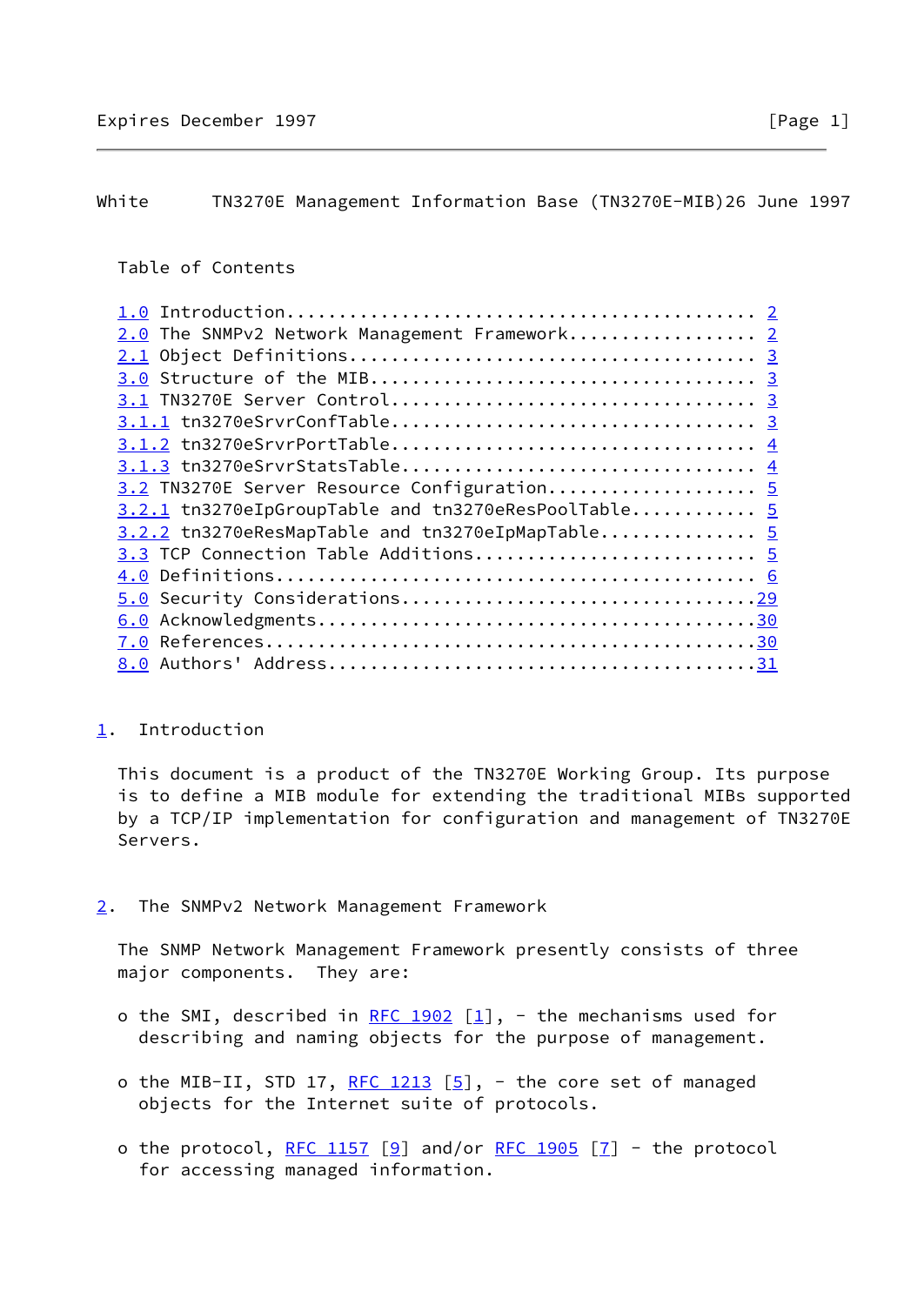Textual conventions are defined in RFC  $1903$  [[6\]](#page-33-3), and conformance statements are defined in RFC  $1904$   $[8]$  $[8]$ .

 The Framework permits new objects to be defined for the purpose of experimentation and evaluation.

Expires December 1997 **Expires**  $\lceil \text{Page 2} \rceil$ 

<span id="page-2-1"></span>White TN3270E Management Information Base (TN3270E-MIB)26 June 1997

 This memo specifies a MIB module that is compliant to the SNMPv2 SMI. A semantically identical MIB conforming to the SNMPv1 SMI can be produced through the appropriate translation.

### <span id="page-2-0"></span>[2.1](#page-2-0). Object Definitions

 Managed objects are accessed via a virtual information store, termed the Management Information Base or MIB. Objects in the MIB are defined using the subset of Abstract Syntax Notation One (ASN.1) defined in the SMI. In particular, each object object type is named by an OBJECT IDENTIFIER, an administratively assigned name. The object type together with an object instance serves to uniquely identify a specific instantiation of the object. For human convenience, we often use a textual string, termed the descriptor, to refer to the object type.

#### <span id="page-2-3"></span>[3](#page-2-3). Structure of the MIB

The TN3270E-MIB is split into the following components:

- o TN3270E Server Control
- o TN3270E Server Resource Configuration
- o TCP Connection Table Additions

<span id="page-2-2"></span> The TN3270E-MIB is defined for support primarily by TN3270E Servers. Use of this MIB by TN3270 Servers that do not support the TN3270E protocol is not explicitly addressed by this memo. A significant portion of the objects do apply in the TN3270 only case. Addressing the TN3270 only case was not done since it is unlikely that this MIB would be implemented by TN3270 only servers.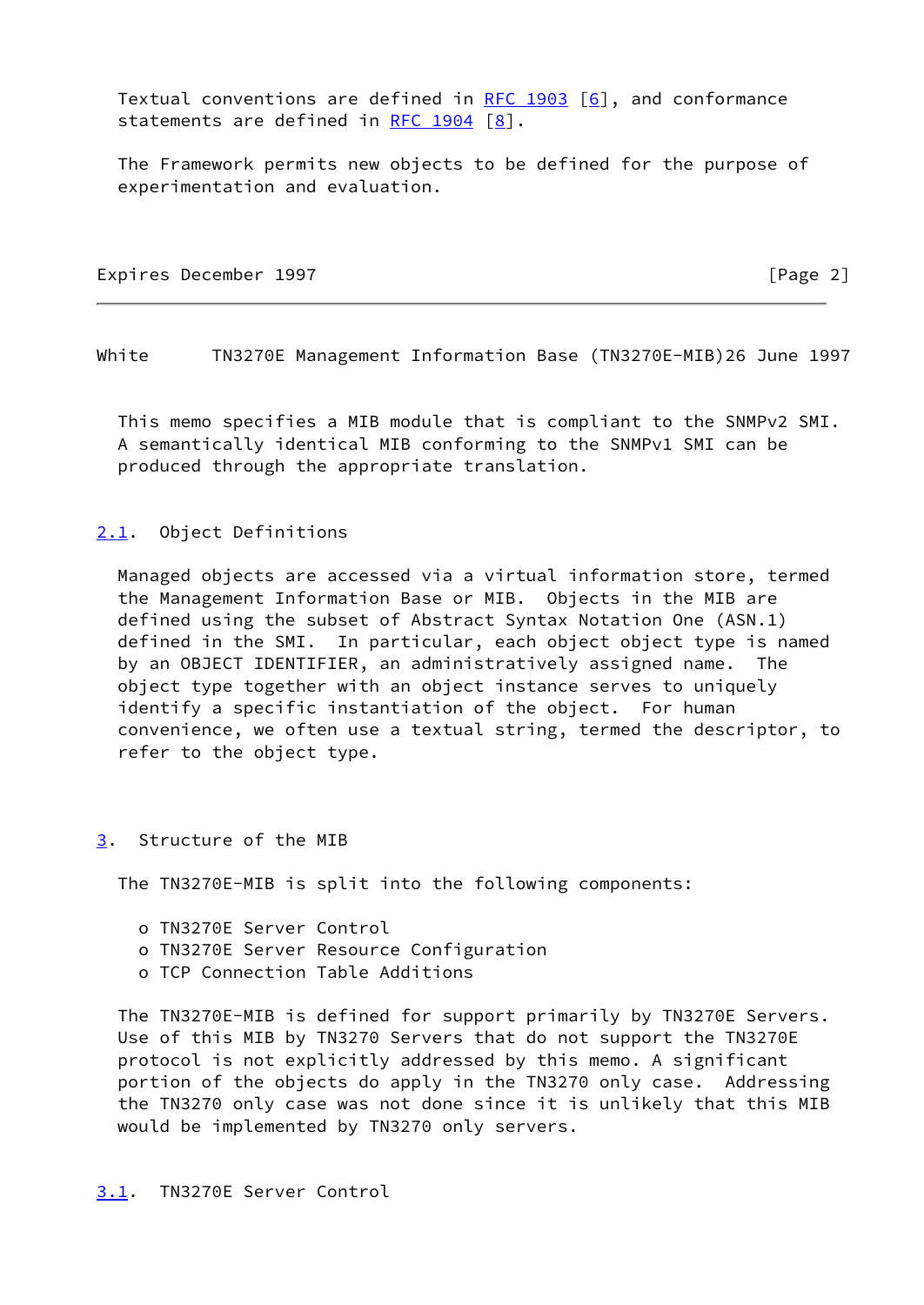This group of objects provides for TN3270 and TN3270E configuration and consists of:

- o tn3270eSrvrConfTable o tn3270eSrvrPortTable
- o tn3270eSrvrStatsTable

### <span id="page-3-0"></span>[3.1.1](#page-3-0). tn3270eSrvrConfTable

The tn3270eSrvrConfTable contains a set of objects primarily for

Expires December 1997 **Expires**  $\left[\text{Page 3}\right]$ 

<span id="page-3-1"></span>White TN3270E Management Information Base (TN3270E-MIB)26 June 1997

 configuring and managing a TN3270E Server. This table, as well most of the tables in the TN3270E-MIB, are structured to be indexed by the local IP Address (tn3270eSrvrConfIpAddr) and a unsigned integer (tn3270eSrvrConfIndex). The primary index, tn3270eSrvrConfIpAddr, was added to the tables in order for the tables to be used at both a TN3270E Server host implementation as well as by a management application that supports multiple TN3270E capable hosts. The second index element, tn3270eSrvrConfigIndex, was added in order to support multiple TN3270E Servers on the same host.

 tn3270eSrvrConfInactivityTimer defines the inactivity period for TN3270 and TN3270E Sessions. tn3270eSrvrConfSessionTermState defines how a session should be terminated. The three objects:

- o tn3270eSrvrConfActivityCheck
- o tn3270eSrvrConfActivityTimeout
- o tn3270eSrvrConfActivityInterval

 defines the parameters for performing the "Telnet Timing Mark Option" as defined by  $RFC 860 [3]$  $RFC 860 [3]$ . The object tn3270eSrvrConfActivityOption was defined to enable sending of a NOP command as oppose to a TIMEMARK command. Sending a NOP command results in less overhead then a TIMEMARK command since a client doesn't send a reply.

 The objects tn3270eSrvrConfAdminStatus and tn3270eSrvrConfOperStatus exists in order to enable remote starting and stopping of a TN3270E Server. tn3270eSrvrConfProtoSupported indicates which of the TN3270 and TN3270E options that a server supports. The object tn3270eSrvrConfSrvrType indicates the implementation type of TN3270E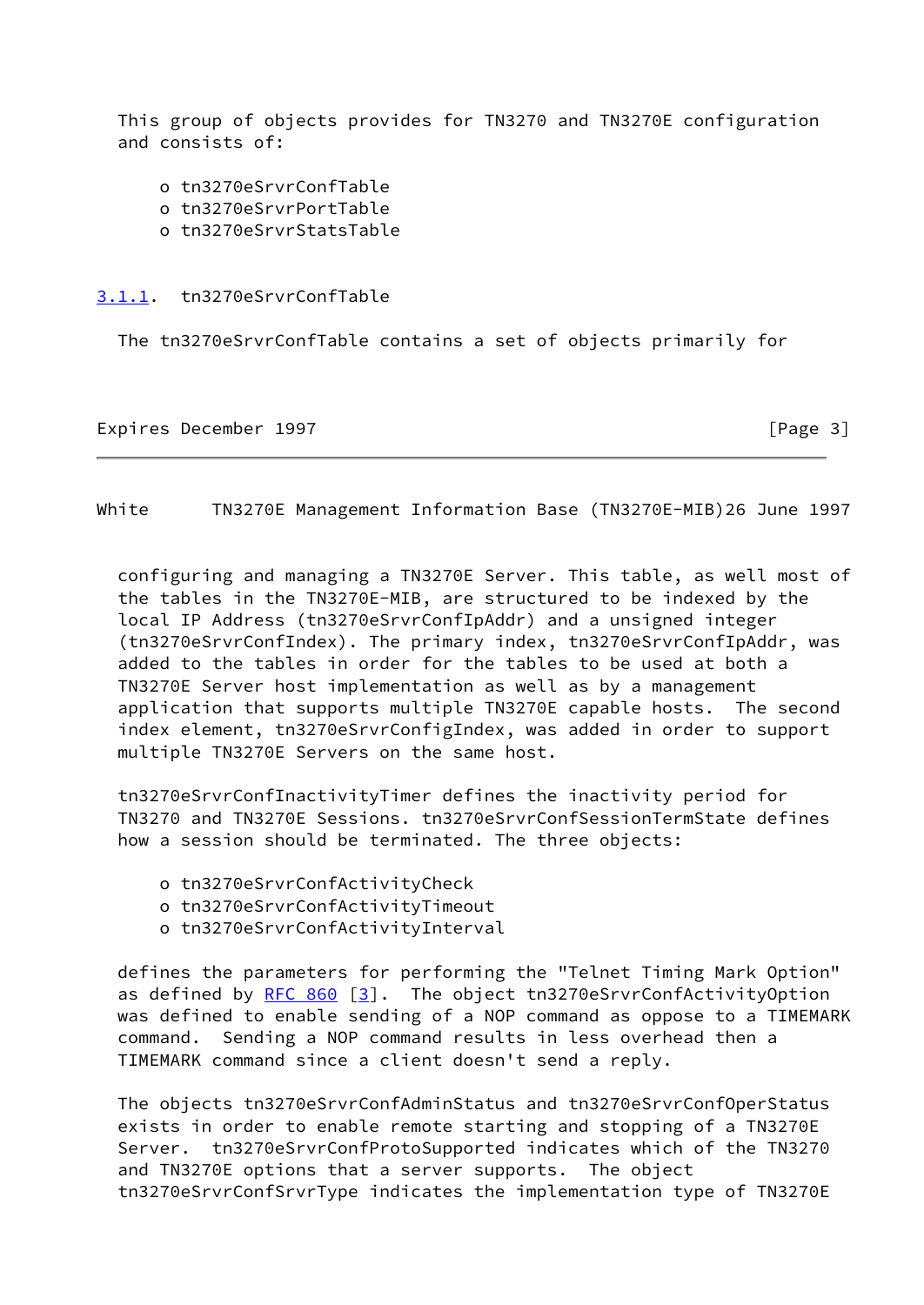Server that the tn3270eSrvrConfEntry represents. The object tn3270eSrvrConfRowStatus provides the capability to perform remote creation and deletion operations on this table.

# <span id="page-4-0"></span>[3.1.2](#page-4-0). tn3270eSrvrPortTable

 The tn3270eSrvrPortTable exists in order to assign and retrieve the local ports associated with a TN3270E Server. Some implementations support multiple local port usage.

# <span id="page-4-1"></span>[3.1.3](#page-4-1). tn3270eSrvrStatsTable

 The tn3270eSrvrStatsTable defines a series of objects used to provide general statistics on the use of a TN3270E Server.

Expires December 1997 **Expires**  $\left[\text{Page 4}\right]$ 

<span id="page-4-3"></span>White TN3270E Management Information Base (TN3270E-MIB)26 June 1997

<span id="page-4-2"></span>[3.2](#page-4-2). TN3270E Server Resource Configuration

The TN3270E Server Resource Configuration collection of objects consists of four tables:

- o tn3270eIpGroupTable
- o tn3270eResPoolTable
- o tn3270eResMapTable
- o tn3270eIpMapTable

<span id="page-4-4"></span>[3.2.1](#page-4-4). tn3270eIpGroupTable and tn3270eResPoolTable enable implementations to define groupings of both IP Addresses and Resource Pools for mapping IP Addresses to resources. The mapping of a IP Group to a Resource Pool is enabled via tn3270eResPoolIpGroupName. Creating an entry in the tn3270eResPoolTable results in creation of an entry or entries in both the tn3270eResMapTable and tn3270eIpMapTable. Both the tn3270eIpGroupTable and the tn3270eResPoolTable are optional since not every TN3270E Server has the ability to define their IP to Resource mappings in this manner. tn3270eResPoolClientPort exists to enable implementations to restrict a collection of resources to a particular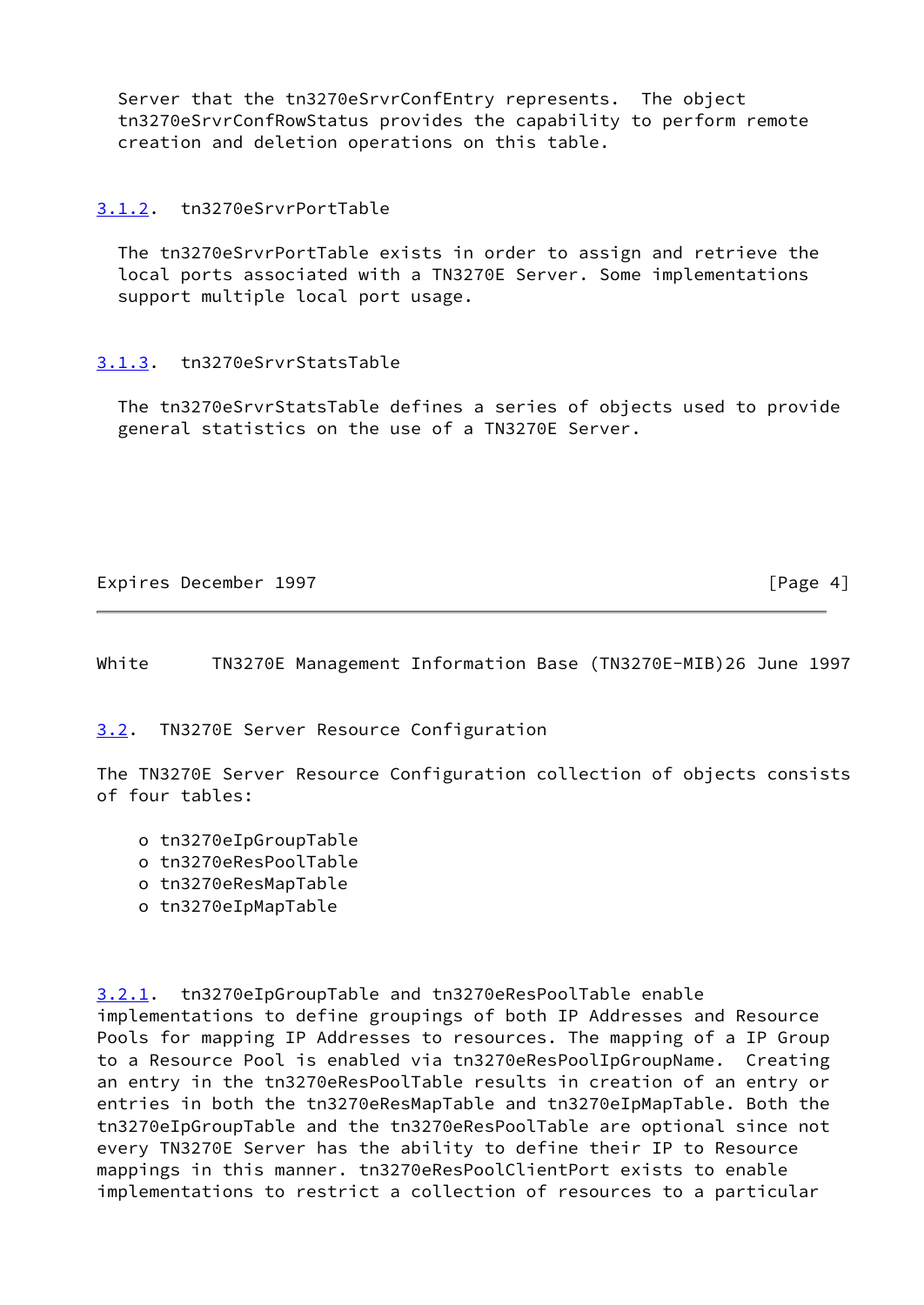local port. This object is optional since not every implementation provides this type of support.

<span id="page-5-0"></span>[3.2.2](#page-5-0). tn3270eResMapTable and tn3270eIpMapTable

 The tables: tn3270eResMapTable and tn3270eIpMapTable provide mappings of IP Address(es) to Resource(s) and Resource(s) to IP Address(es). The index objects, tn3270eResMapClientPort and tn3270eIpMapClientPort, as allowed to be zero when these tables are implemented by TN3270E Servers that do provide local port to resource mapping.

# 3.3. TCP Connection Table Additions

 The TCP Connection Table is defined by [RFC 2012](https://datatracker.ietf.org/doc/pdf/rfc2012) (Refer to reference 10, TCP-MIB Definitions). Traditionally, the contents of the TCP Connection Table has been implementation dependent. Its formal definition consists of the following objects:

- o tcpConnState (INTEGER)
- o tcpConnLocalAddress (IpAddress)
- o tcpConnLocalPort (INTEGER)
- o tcpConnRemAddress (IpAddress)
- o tcpConnRemPort (INTEGER)

Expires December 1997 **Expires**  $\lceil \text{Page 5} \rceil$ 

<span id="page-5-1"></span>White TN3270E Management Information Base (TN3270E-MIB)26 June 1997

 and is indexed by: tcpConnLocalAddress, tcpConnLocalPort, tcpConnRemAddress and tcpConnRemPort. The tn3270eTcpConnTableGroup contains the objects defined by the tn3270eTcpConnTable for keeping a list of the current set of TN3270 and TN3270E sessions at a TN3270E Server. The tn3270eTcpConnTable has the same index elements as the tcpConnTable but doesn't AUGMENT it since the relationship is not one-to-one.

<span id="page-5-2"></span>[4](#page-5-2). Definitions

TN3270E-MIB DEFINITIONS ::= BEGIN

 IMPORTS MODULE-IDENTITY, OBJECT-TYPE, BITS, Unsigned32,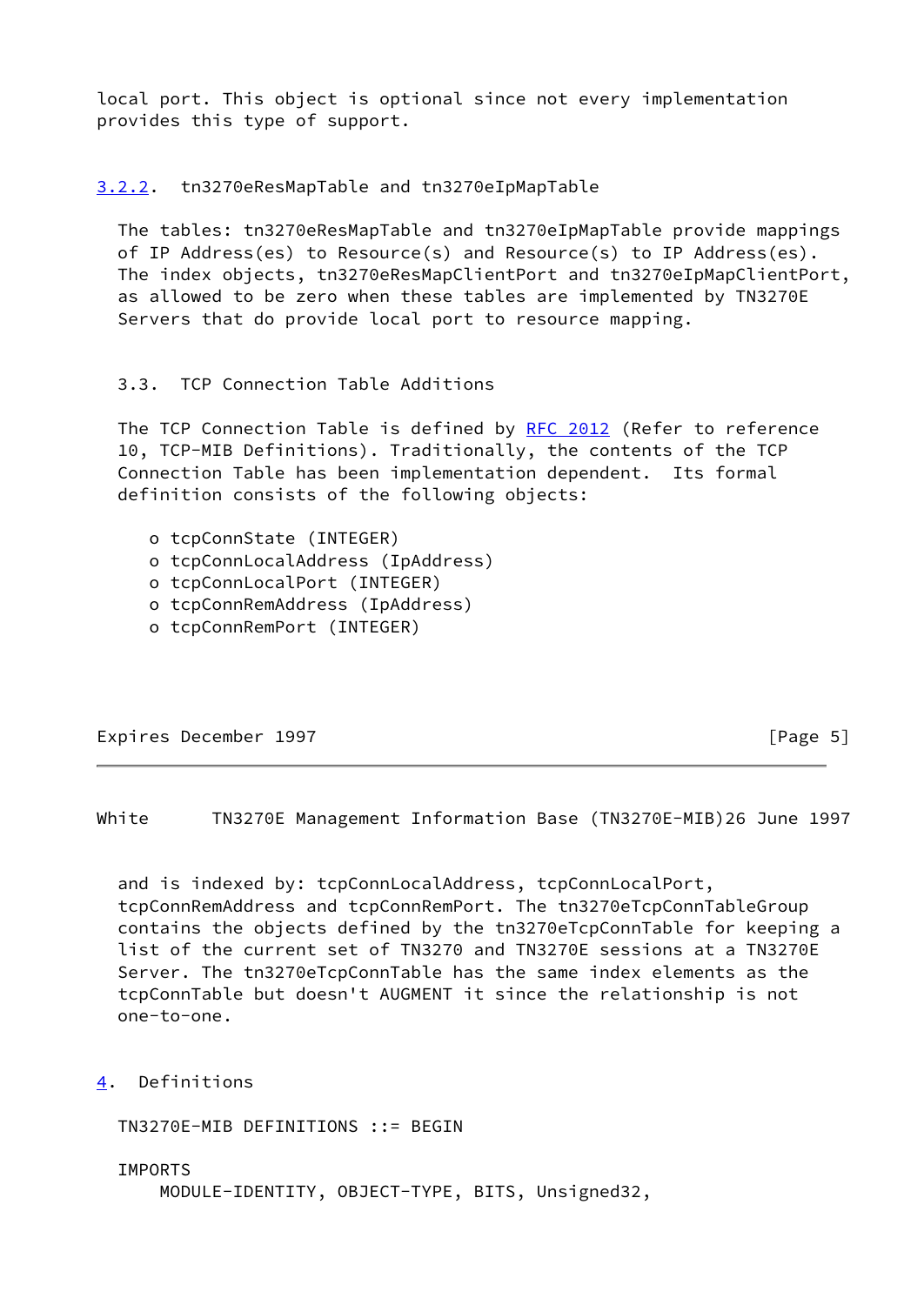```
 experimental, Integer32, IpAddress, TimeTicks,
     Counter32
         FROM SNMPv2-SMI
     TEXTUAL-CONVENTION, RowStatus, DisplayString
         FROM SNMPv2-TC
     MODULE-COMPLIANCE, OBJECT-GROUP
         FROM SNMPv2-CONF
     tcpConnLocalAddress, tcpConnLocalPort,
     tcpConnRemAddress, tcpConnRemPort
         FROM TCP-MIB
     ;
 tn3270eMIB MODULE-IDENTITY
     LAST-UPDATED "9706200000Z" -- June 20, 1997
     ORGANIZATION "TN3270E Working Group"
     CONTACT-INFO
         "Kenneth White (kennethw@vnet.ibm.com)
          IBM Corp."
     DESCRIPTION
         "This module defines a portion of the management
         information base (MIB) for managing TN3270E Servers"
     -- Need an experimental OID from IANA
     ::= { experimental 2001 }
 -- Textual Conventions
 ResourceType ::= TEXTUAL-CONVENTION
     STATUS current
     DESCRIPTION
         "The type of resource defined by a Resource Pool. Refer
         to tn3270eResPoolTable."
    SYNTAX INTEGER {
                            other(0),
```
Expires December 1997 **Expires**  $\left[$  Page 6]

}

White TN3270E Management Information Base (TN3270E-MIB)26 June 1997 lu(1),

```
 Tn3270Functions ::= TEXTUAL-CONVENTION
     STATUS current
     DESCRIPTION
         "This textual convention is intended to reflect the
```
printer(2)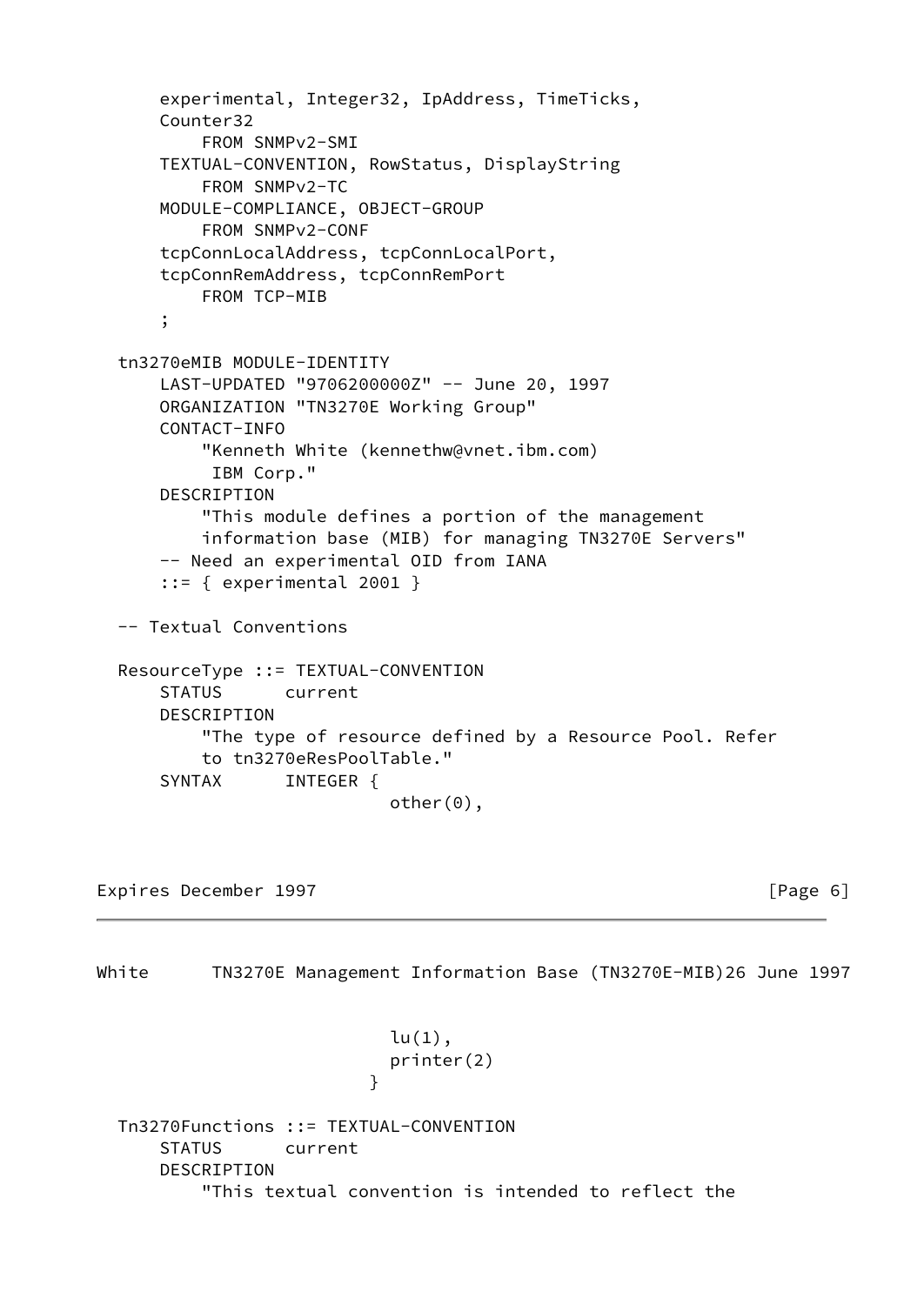current set of TN3270 and TN3270E functions that can be negiotiated between a server and its client:

| <b>RFC856</b> |  |
|---------------|--|
|---------------|--|

| transmitBinary | The sender of this command REQUESTS          |
|----------------|----------------------------------------------|
|                | permission to begin transmitting, or         |
|                | confirms that it will now begin transmitting |
|                | characters which are to be interpreted       |
|                | as 8 bits of binary data by                  |
|                | the receiver of the data.                    |

- [RFC820](https://datatracker.ietf.org/doc/pdf/rfc820)
- timeMark The sender of this command REQUESTS that the receiver of this command return a WILL TIMING-MARK in the data stream at the 'appropriate place' ...

#### [RFC885](https://datatracker.ietf.org/doc/pdf/rfc885)

 endOfRecord The sender of this command requests permission to begin transmission of the Telnet END-OF-RECORD (EOR) code when transmitting data characters, or the sender of this command confirms it will now begin transmission of EORs with transmitted data characters.

#### [RFC1091](https://datatracker.ietf.org/doc/pdf/rfc1091)

 terminalType Sender is willing to send terminal type information in a subsequent sub-negotiation.

#### [RFC1041](https://datatracker.ietf.org/doc/pdf/rfc1041)

| tn3270Regime | Sender is willing to send list of supported   |
|--------------|-----------------------------------------------|
|              | 3270 Regimes in a subsequent sub-negotiation. |

### [RFC1647](https://datatracker.ietf.org/doc/pdf/rfc1647)

| scsCtlCodes | (Printer sessions only). Allows the use               |
|-------------|-------------------------------------------------------|
|             | of the SNA Character Stream (SCS) and SCS             |
|             | control codes on the session. SCS is                  |
|             | used with LU type 1 SNA sessions.                     |
|             | dataStreamCtl (Printer sessions only). Allows the use |
|             | of the standard 3270 data stream. This                |
|             | corresponds to LU type 3 SNA sessions.                |

| responses | Provides support for positive and       |  |
|-----------|-----------------------------------------|--|
|           | negative response handling. Allows the  |  |
|           | server to reflect to the client any and |  |

Expires December 1997 **Expires** December 1997

White TN3270E Management Information Base (TN3270E-MIB)26 June 1997

all definite, exception, and no response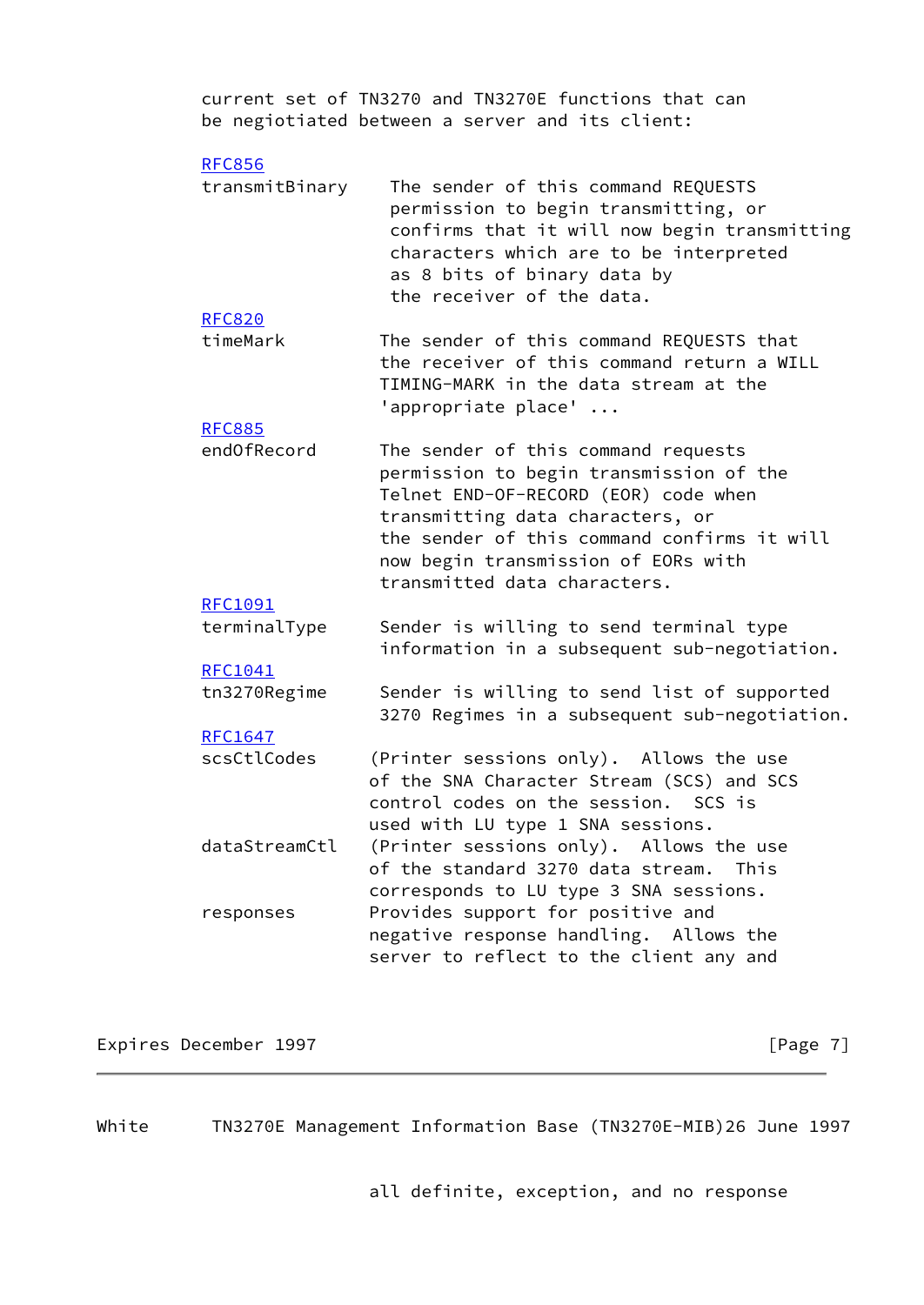| bindImage                                                                                                                                                                                                                                                                                                                                                                                                                                                                                                                                                    | requests sent by the host application.<br>Allows the server to send the SNA Bind<br>image and Unbind notification to the<br>client.                                                                                                                                                                                                                                                                                                                                                                                                                                                    |  |
|--------------------------------------------------------------------------------------------------------------------------------------------------------------------------------------------------------------------------------------------------------------------------------------------------------------------------------------------------------------------------------------------------------------------------------------------------------------------------------------------------------------------------------------------------------------|----------------------------------------------------------------------------------------------------------------------------------------------------------------------------------------------------------------------------------------------------------------------------------------------------------------------------------------------------------------------------------------------------------------------------------------------------------------------------------------------------------------------------------------------------------------------------------------|--|
| sysreq                                                                                                                                                                                                                                                                                                                                                                                                                                                                                                                                                       | Allows the client and server to emulate<br>some (or all, depending on the server) of<br>the functions of the SYSREQ key in an SNA<br>environment."                                                                                                                                                                                                                                                                                                                                                                                                                                     |  |
| <b>SYNTAX</b><br>BITS {<br>transmitBinary(0),-- rfc856<br>timemark $(1)$ , $-$ rfc860<br>$endOfRecord(2)$ , $--\rceil$ rfc885<br>terminalType(3), -- rfc1091<br>tn3270Regime(4), $-$ rfc1041<br>$scsCtlcodes(5)$ , -- $rfc1647$<br>dataStreamCtl(6), -- rfc1647<br>responses $(7)$ , $ rfc1647$<br>bindImage(8), $ rfc1647$<br>-- <u>rfc1647</u><br>sysreq(9)<br>}<br>DeviceTypes ::= TEXTUAL-CONVENTION<br><b>STATUS</b><br>current<br>DESCRIPTION<br>"This textual convention defines the list of device types<br>that can be set as defined by RFC 1647." |                                                                                                                                                                                                                                                                                                                                                                                                                                                                                                                                                                                        |  |
| <b>SYNTAX</b><br>$unknown(0)$ ,                                                                                                                                                                                                                                                                                                                                                                                                                                                                                                                              | INTEGER $\{- -$ terminals<br>$ibm3278d2(1)$ , -- (24 row x 80 col display)<br>$ibm3278d2E(2)$ , -- (24 row x 80 col display)<br>$ibm3278d3(3)$ , -- $(32 row \times 80 col display)$ display)<br>$ibm3278d3E(4)$ , -- $(32 row \times 80 col display)$ display)<br>ibm3278d4(5),<br>$-$ (43 row x 80 col display)<br>$- -$ (43 row x 80 col display)<br>$ibm3278d4E(6)$ ,<br>ibm3278d5(7),<br>$-$ (27 row x 132 col display)<br>$ibm3278d5E(8)$ ,<br>$--$ (27 row x 132 col display)<br>$\mathsf{ibmDynamic}(9)$ ,<br>-- (no pre-defined display size)<br>ibm3287d1(10)<br>-- printers |  |
| }                                                                                                                                                                                                                                                                                                                                                                                                                                                                                                                                                            |                                                                                                                                                                                                                                                                                                                                                                                                                                                                                                                                                                                        |  |
| -- Top-level structure of the MIB<br>tn3270eNotifications<br>tn3270e0bjects<br>tn3270eConformance<br>-- MIB Objects                                                                                                                                                                                                                                                                                                                                                                                                                                          | OBJECT IDENTIFIER ::= { tn3270eMIB 0 }<br>OBJECT IDENTIFIER ::= { tn3270eMIB 1 }<br>OBJECT IDENTIFIER ::= { tn3270eMIB 3 }                                                                                                                                                                                                                                                                                                                                                                                                                                                             |  |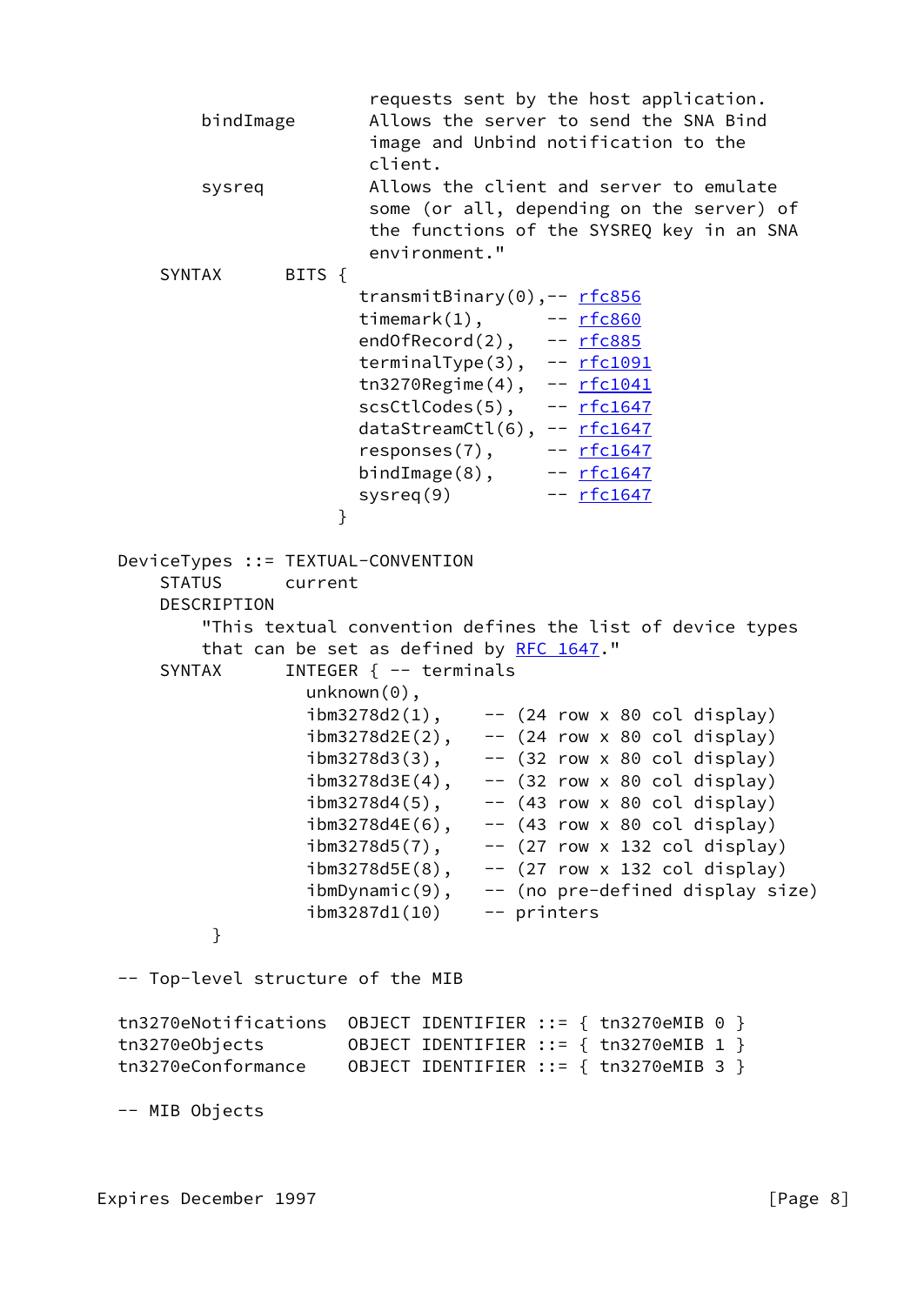White TN3270E Management Information Base (TN3270E-MIB)26 June 1997 tn3270eSrvrConfTable OBJECT-TYPE SYNTAX SEQUENCE OF Tn3270eSrvrConfEntry MAX-ACCESS not-accessible STATUS current DESCRIPTION "This table defines the configuration elements for TN3270 Servers. The number of entries in this table is expected to vary depending on the location of the table. A particular TN3270 Server is expected to have a single entry. Modeling of the configuration elements as a table enable use of the table by management applications as well as allowing multiple TN3270 Servers to exist at the same host." ::= { tn3270eObjects 1 } tn3270eSrvrConfEntry OBJECT-TYPE SYNTAX Tn3270eSrvrConfEntry MAX-ACCESS not-accessible STATUS current DESCRIPTION "Definition of the configuration elements for a single TN3270 Server." INDEX { tn3270eSrvrConfIpAddr, tn3270eSrvrConfIndex } ::= { tn3270eSrvrConfTable 1 } Tn3270eSrvrConfEntry ::= SEQUENCE { tn3270eSrvrConfIpAddr IpAddress, tn3270eSrvrConfIndex Unsigned32, tn3270eSrvrConfInactivityTimer Unsigned32, tn3270eSrvrConfActivityCheck INTEGER, tn3270eSrvrConfActivityTimeout Unsigned32, tn3270eSrvrConfActivityInterval Unsigned32, tn3270eSrvrConfProtoSupported Tn3270Functions, tn3270eSrvrConfAdminStatus INTEGER, tn3270eSrvrConfOperStatus INTEGER, tn3270eSrvrConfSessionTermState INTEGER, tn3270eSrvrConfSrvrType INTEGER, tn3270eSrvrConfRowStatus RowStatus } tn3270eSrvrConfIpAddr OBJECT-TYPE SYNTAX IpAddress MAX-ACCESS not-accessible STATUS current DESCRIPTION "Indicates the local IP Address associated with a TN3270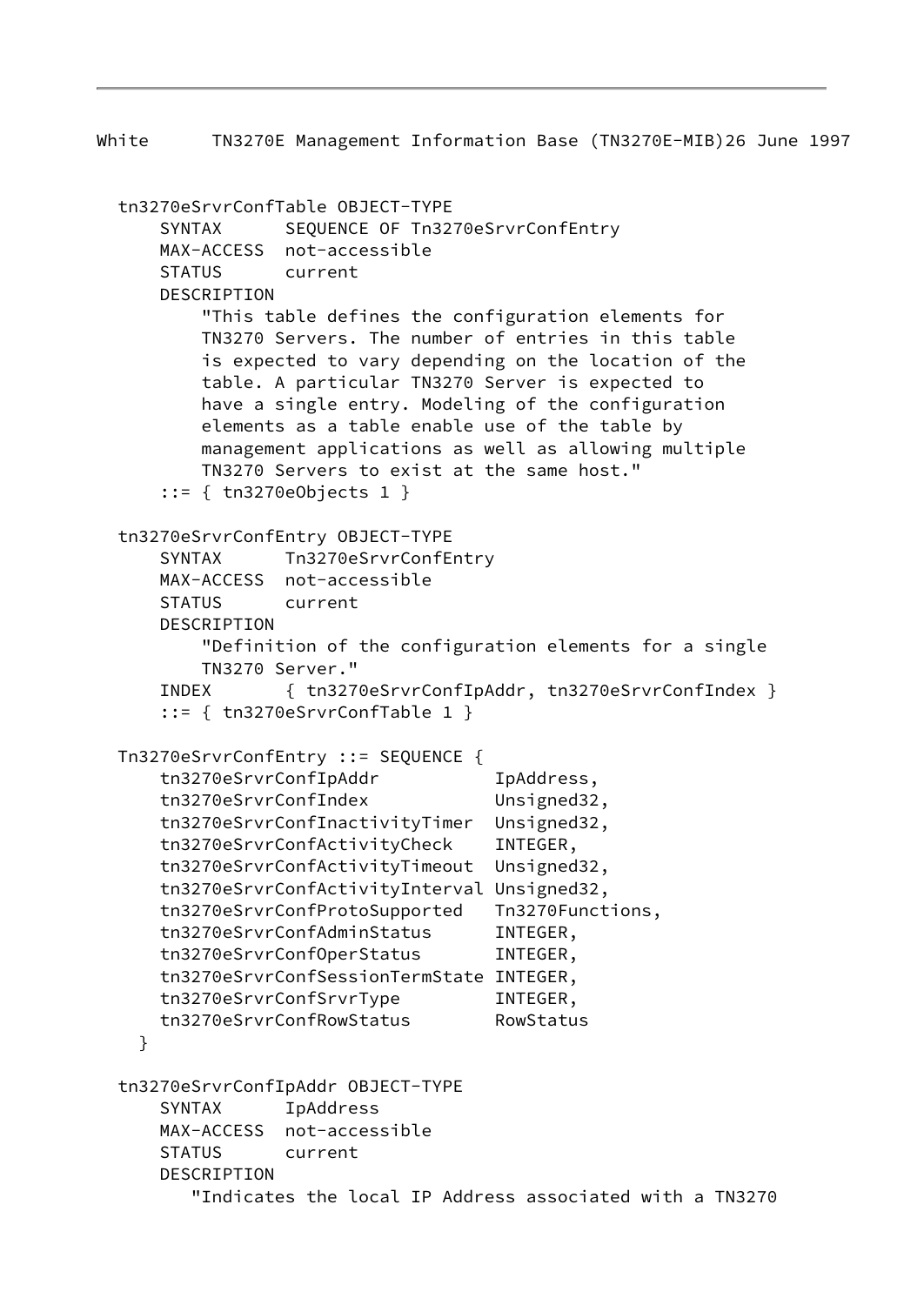Server. A value of 0 is allowed when the entry exists at a single TN3270 Server instance host."

Expires December 1997 **Expires** December 1997

White TN3270E Management Information Base (TN3270E-MIB)26 June 1997 ::= { tn3270eSrvrConfEntry 1 } tn3270eSrvrConfIndex OBJECT-TYPE SYNTAX Unsigned32 MAX-ACCESS not-accessible STATUS current DESCRIPTION "Indicates the instance of a TN3270/TN3270E Server that exists at the IP Host pointed to by tn3270eSrvrConfIpAddr." ::= { tn3270eSrvrConfEntry 2 } tn3270eSrvrConfInactivityTimer OBJECT-TYPE SYNTAX Unsigned32 (0..99999999) UNITS "seconds" MAX-ACCESS read-create STATUS current DESCRIPTION "The inactivity time-out specified in seconds. When a connection has been inactive for the number of seconds specified by this object it is closed. The default of 0 means no inactivity time-out." DEFVAL { 0 } ::= { tn3270eSrvrConfEntry 3 } tn3270eSrvrConfActivityCheck OBJECT-TYPE SYNTAX INTEGER { noCheck(0), timeMark(1),  $nop(2)$  } MAX-ACCESS read-create STATUS current DESCRIPTION "This object is intended to enable either timemark or nop processing." DEFVAL { noCheck } ::= { tn3270eSrvrConfEntry 4 } tn3270eSrvrConfActivityTimeout OBJECT-TYPE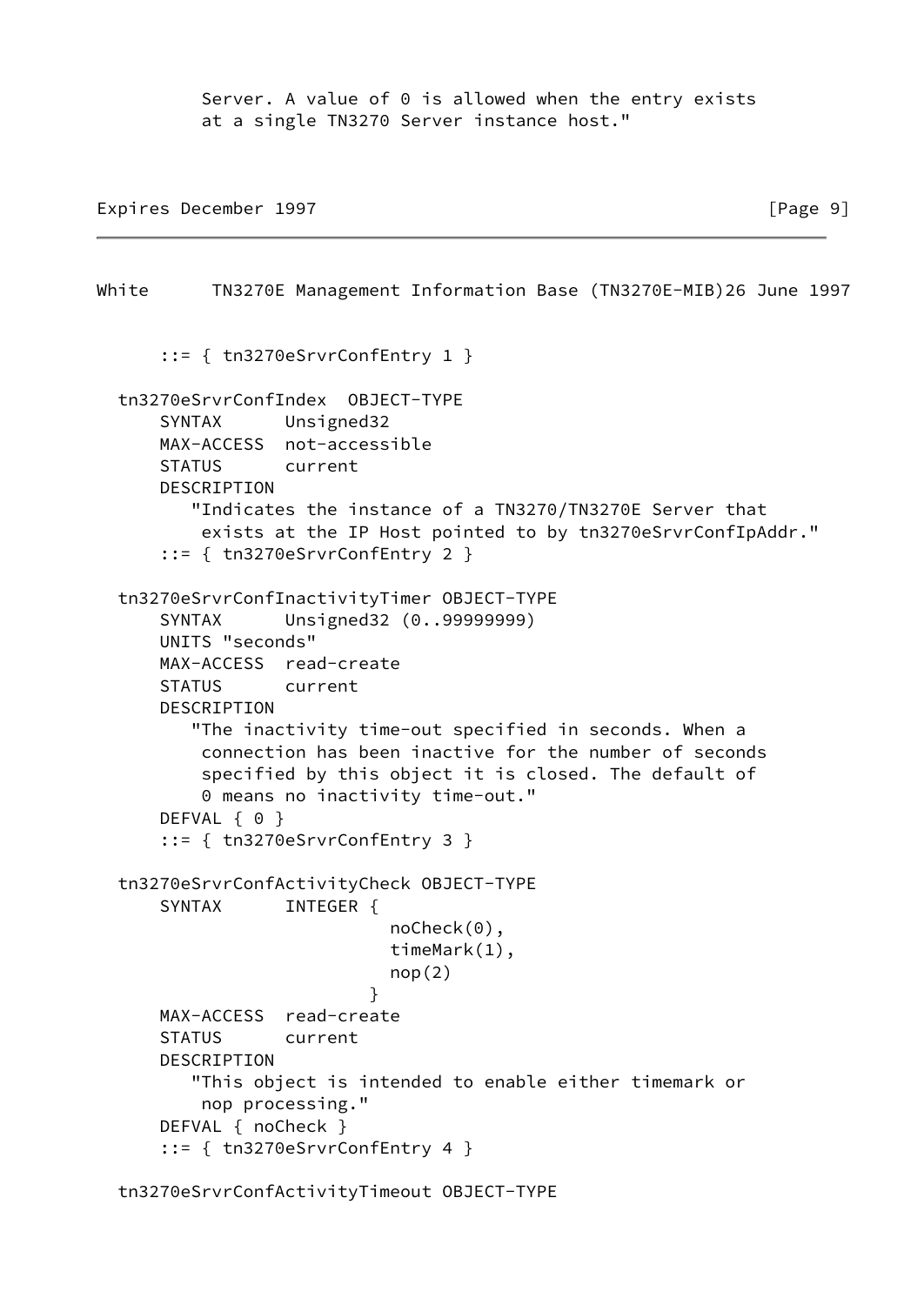SYNTAX Unsigned32 UNITS "seconds" MAX-ACCESS read-create STATUS current DESCRIPTION "The TIMEMARK or NOP processing time-out specified in seconds." DEFVAL  $\{600\}$  -- 10 minutes ::= { tn3270eSrvrConfEntry 5 }

### Expires December 1997 **Expires** December 1997

White TN3270E Management Information Base (TN3270E-MIB)26 June 1997 tn3270eSrvrConfActivityInterval OBJECT-TYPE SYNTAX Unsigned32 UNITS "seconds" MAX-ACCESS read-create STATUS current DESCRIPTION "The scan interval to be used by the Telnet Server. TIMEMARK or NOP processing scans the Telnet sessions on the interval provided by this object looking for sessions that have been idle for more than the value provided by tn3270eSrvrConfActivityTimeout." DEFVAL  $\{ 120 \}$  -- 2 minutes ::= { tn3270eSrvrConfEntry 6 } tn3270eSrvrConfProtoSupported OBJECT-TYPE SYNTAX Tn3270Functions MAX-ACCESS read-only STATUS current DESCRIPTION "This object indicates the TN3270 functions supported by a TN3270 Server." DEFVAL { { scsCtlCodes, dataStreamCtl, responses, bindImage, sysreq } } ::= { tn3270eSrvrConfEntry 7 } tn3270eSrvrConfAdminStatus OBJECT-TYPE SYNTAX INTEGER {  $up(1)$ , down(2), stopImmediate(3) } MAX-ACCESS read-create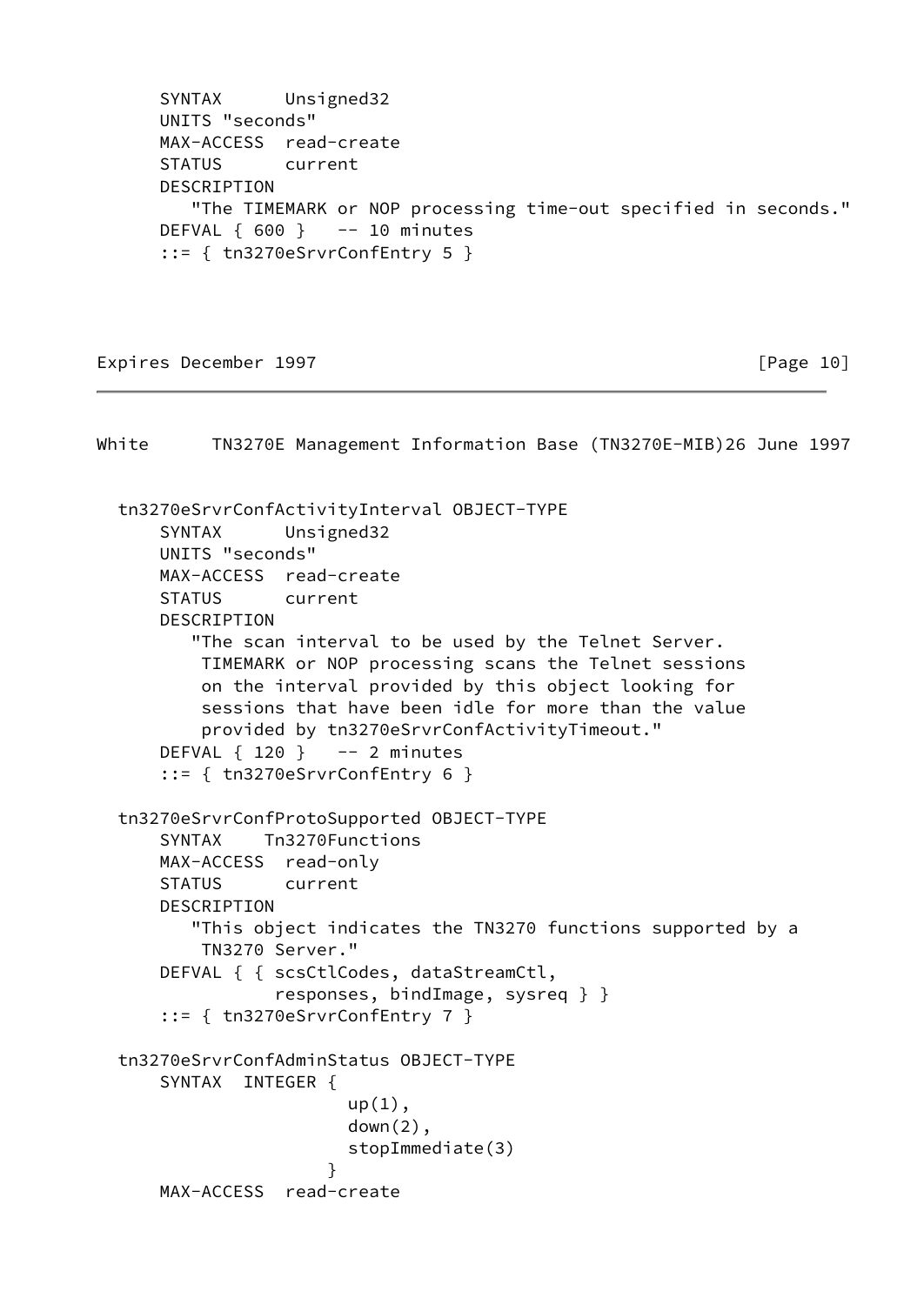```
 STATUS current
      DESCRIPTION
          "The desired state of the Telnet Server. The stopImmediate
          state is intended to enable Servers to gracefully terminate
          via down or to terminate immediate without ending its
          client connections. There is no requirement for support
          of stopImmediate."
      ::= { tn3270eSrvrConfEntry 8 }
  tn3270eSrvrConfOperStatus OBJECT-TYPE
      SYNTAX INTEGER {
                       up(1),
                        down(2)
 }
      MAX-ACCESS read-only
      STATUS current
```
Expires December 1997 **Expires**  $\lceil \text{Page 11} \rceil$ 

```
White TN3270E Management Information Base (TN3270E-MIB)26 June 1997
       DESCRIPTION
          "The current operational state of the Telnet Server."
       ::= { tn3270eSrvrConfEntry 9 }
   tn3270eSrvrConfSessionTermState OBJECT-TYPE
       SYNTAX INTEGER {
                         terminate(1),
                         luSessionPend(2),
                         queueSession(3)
 }
       MAX-ACCESS read-create
       STATUS current
       DESCRIPTION
          "The current state for determining what happens when
          Telnet connection terminates:
         \text{terminate}(1) \implies \text{Terminate} \text{ connection}. luSessionPend(2) => Allows the client's session to revert
                              to their Default Application upon
                              termination of their Telnet connection.
          queueSession(3) => ????"
       DEFVAL { terminate }
       ::= { tn3270eSrvrConfEntry 10 }
```
tn3270eSrvrConfSrvrType OBJECT-TYPE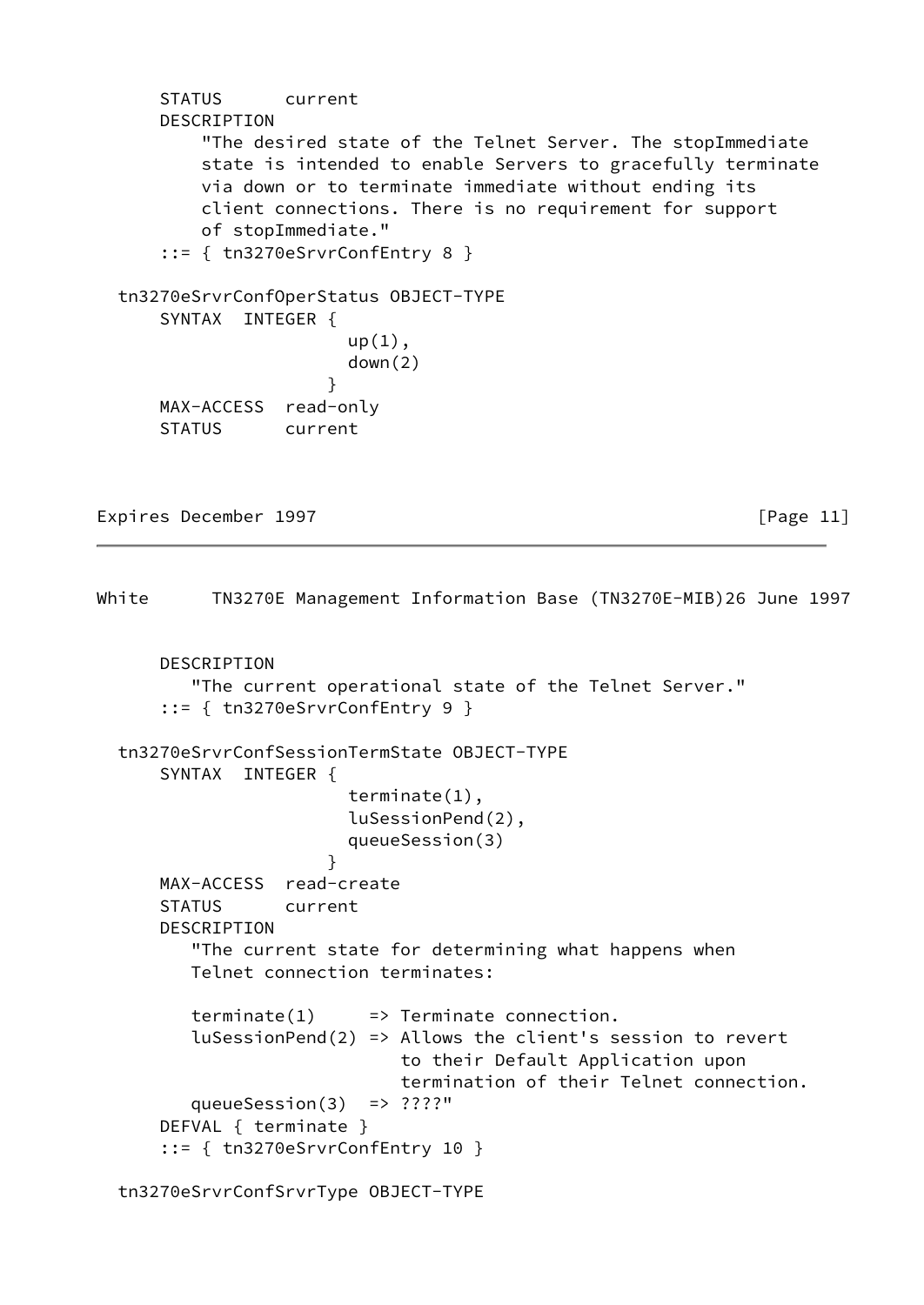SYNTAX INTEGER { unknown(0),  $host(1)$ , gateway(2) } MAX-ACCESS read-only STATUS current DESCRIPTION "This object indicates the type of TN3270/TN3270E Server. The existence of MIB tables and objects that will be defined by follow-on MIBs may be predicated on whether the TN3270/TN3270E Server is local to the same host as the secondary LU used to attach the IP client into a SNA network." ::= { tn3270eSrvrConfEntry 11 } tn3270eSrvrConfRowStatus OBJECT-TYPE SYNTAX RowStatus MAX-ACCESS read-create STATUS current DESCRIPTION "This object allows entries to be created and deleted in the tn3270eSrvrConfTable. Creating an entry in this table

```
Expires December 1997 Expires December 1997
```
White TN3270E Management Information Base (TN3270E-MIB)26 June 1997

 at a management application informs enable that application to manage the associating TN3270 Server. Deleting an entry removes it from that application's management domain.

 A server based implementation of this table may chose to not support creation or deletion of its (probably only) entry in this table via this object.

 An entry in this table is deleted by setting this object to destroy(6)." REFERENCE ["RFC 1903](https://datatracker.ietf.org/doc/pdf/rfc1903), 'Textual Conventions for version 2 of the Simple Network Management Protocol (SNMPv2).'" ::= { tn3270eSrvrConfEntry 12 } tn3270eSrvrPortTable OBJECT-TYPE

SYNTAX SEQUENCE OF Tn3270eSrvrPortEntry MAX-ACCESS not-accessible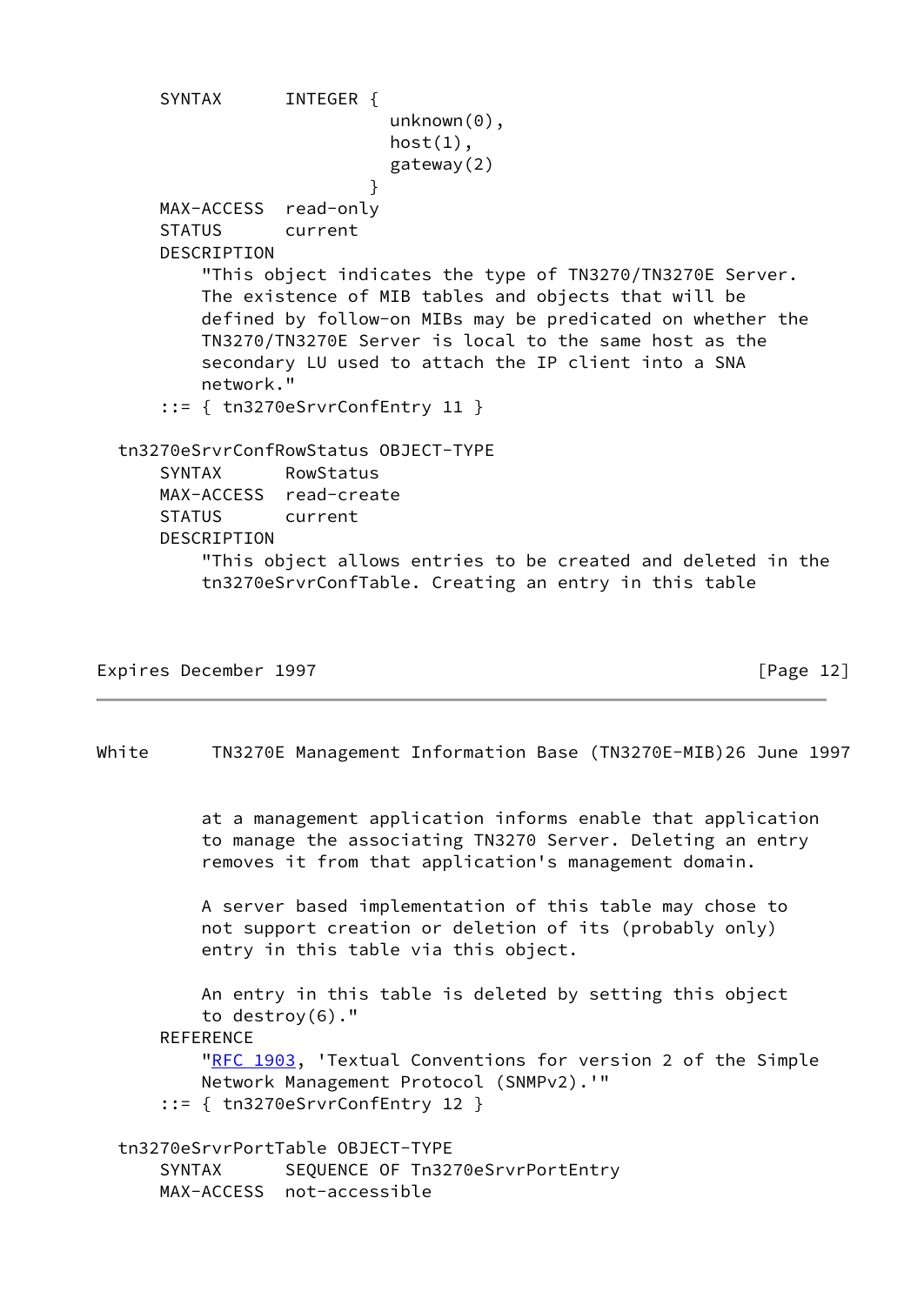```
 STATUS current
      DESCRIPTION
          "This table defines the ports associated with TN3270/
          TN3270E Servers."
      ::= { tn3270eObjects 2 }
  tn3270eSrvrPortEntry OBJECT-TYPE
      SYNTAX Tn3270eSrvrPortEntry
      MAX-ACCESS not-accessible
      STATUS current
      DESCRIPTION
          "Definition of a single server port assignment."
      INDEX { tn3270eSrvrConfIpAddr, tn3270eSrvrConfIndex,
                   tn3270eSrvrPort }
      ::= { tn3270eSrvrPortTable 1 }
  Tn3270eSrvrPortEntry ::= SEQUENCE {
     tn3270eSrvrPort Unsigned32,
      tn3270eSrvrPortRowStatus RowStatus
    }
  tn3270eSrvrPort OBJECT-TYPE
      SYNTAX Unsigned32 (0..65535)
      MAX-ACCESS not-accessible
      STATUS current
      DESCRIPTION
         "Indicates a port assigned to a server."
      ::= { tn3270eSrvrPortEntry 1 }
  tn3270eSrvrPortRowStatus OBJECT-TYPE
Expires December 1997 Expires December 1997
```
White TN3270E Management Information Base (TN3270E-MIB)26 June 1997 SYNTAX RowStatus MAX-ACCESS read-create STATUS current DESCRIPTION "This object allows entries to be created and deleted in the tn3270eSrvrPortTable. An entry in this table is deleted by setting this object to destroy(6)." **REFERENCE** ["RFC 1903](https://datatracker.ietf.org/doc/pdf/rfc1903), 'Textual Conventions for version 2 of the Simple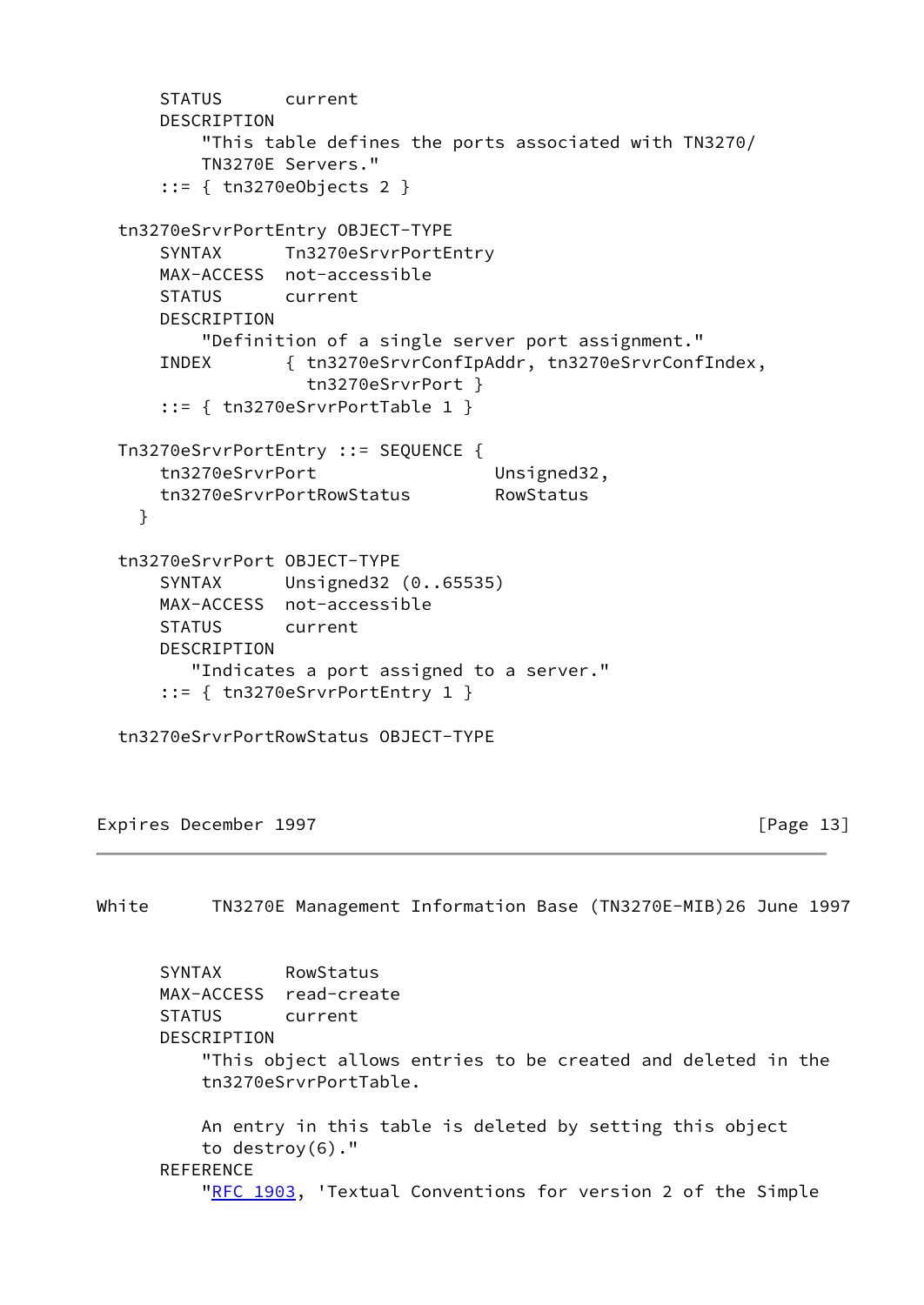```
 Network Management Protocol (SNMPv2).'"
    ::= { tn3270eSrvrPortEntry 2 }
 tn3270eSrvrStatsTable OBJECT-TYPE
   SYNTAX SEQUENCE OF Tn3270eSrvrStatsEntry
    MAX-ACCESS not-accessible
    STATUS current
    DESCRIPTION
        "This table defines a set of statistics concerning
        global TN3270 Server performance."
    ::= { tn3270eObjects 3 }
 tn3270eSrvrStatsEntry OBJECT-TYPE
    SYNTAX Tn3270eSrvrStatsEntry
    MAX-ACCESS not-accessible
    STATUS current
    DESCRIPTION
        "Collection of a set of statistic objects for a single
        TN3270 Server."
    INDEX { tn3270eSrvrConfIpAddr, tn3270eSrvrConfIndex }
    ::= { tn3270eSrvrStatsTable 1 }
 Tn3270eSrvrStatsEntry ::= SEQUENCE {
   tn3270eSrvrStatsUpTime TimeTicks,
    tn3270eSrvrStatsMaxLus Integer32,
    tn3270eSrvrStatsLusInUse Integer32,
    tn3270eSrvrStatsSpareLus Integer32,
    tn3270eSrvrStatsMaxPtrs Integer32,
    tn3270eSrvrStatsPtrsInUse Integer32,
    tn3270eSrvrStatsSparePtrs Integer32,
    tn3270eSrvrStatsConnectsIn Counter32,
    tn3270eSrvrStatsConnRejects Counter32,
    tn3270eSrvrStatsDisconnects Counter32
  }
 tn3270eSrvrStatsUpTime OBJECT-TYPE
    SYNTAX TimeTicks
```
Expires December 1997 **Expires** December 1997

White TN3270E Management Information Base (TN3270E-MIB)26 June 1997

 MAX-ACCESS read-only STATUS current DESCRIPTION "Indicates the amount of time that a particular TN3270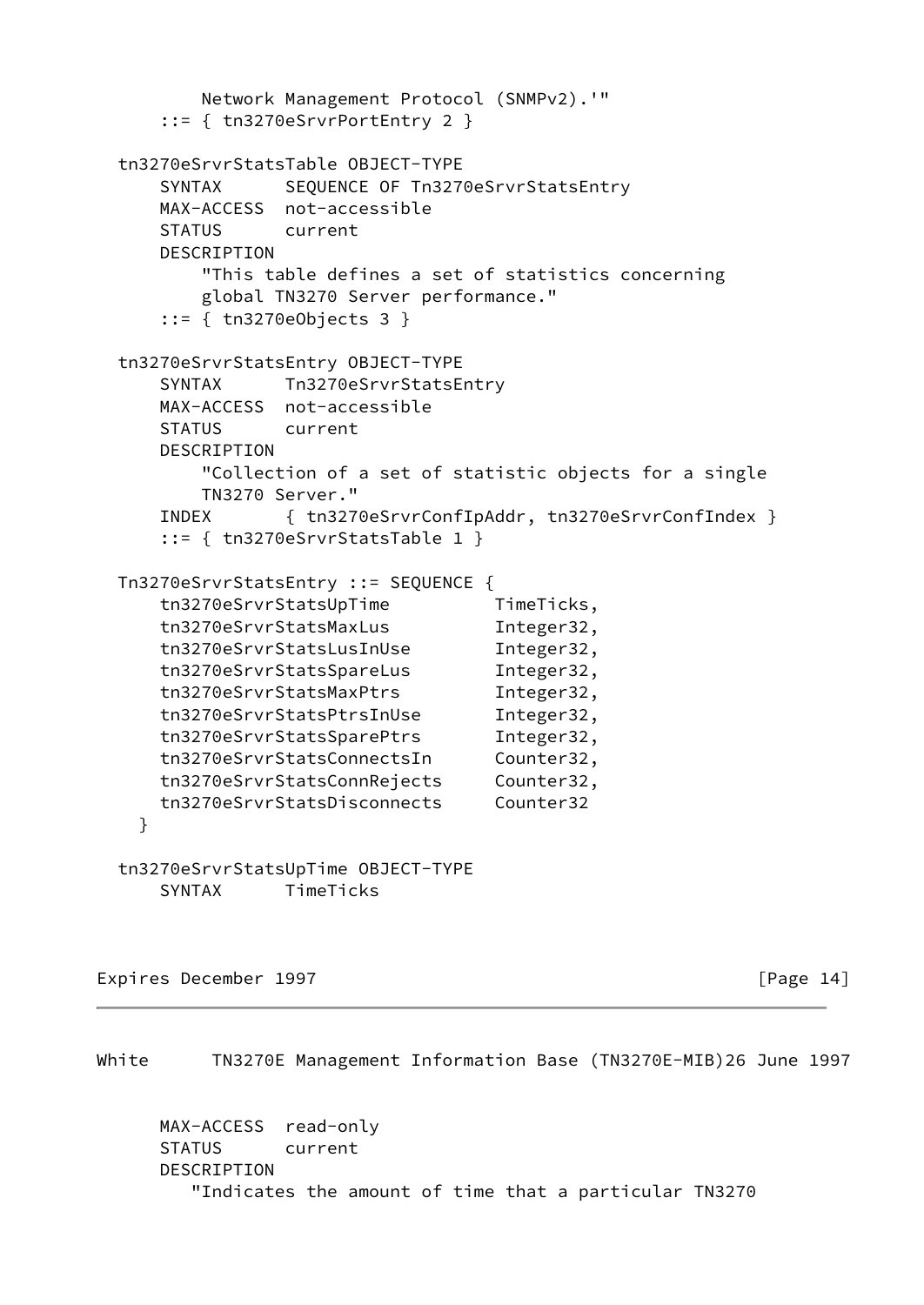```
 has be active. This is total time since the server was
         started and is not reset on tn3270eSrvrConfOperStatus."
     ::= { tn3270eSrvrStatsEntry 1 }
 tn3270eSrvrStatsMaxLus OBJECT-TYPE
     SYNTAX Integer32
    MAX-ACCESS read-only
    STATUS current
    DESCRIPTION
        "Indicates the maximum number of LUs for use by a
        TN3270 Server."
     ::= { tn3270eSrvrStatsEntry 2 }
 tn3270eSrvrStatsLusInUse OBJECT-TYPE
     SYNTAX Integer32
    MAX-ACCESS read-only
     STATUS current
     DESCRIPTION
        "Indicates the current number of LUs in use by a
        TN3270 Server."
     ::= { tn3270eSrvrStatsEntry 3 }
 tn3270eSrvrStatsSpareLus OBJECT-TYPE
     SYNTAX Integer32
     MAX-ACCESS read-only
    STATUS current
    DESCRIPTION
        "Indicates the number of free LUs for a particular TN3270
         Server."
     ::= { tn3270eSrvrStatsEntry 4 }
 tn3270eSrvrStatsMaxPtrs OBJECT-TYPE
     SYNTAX Integer32
    MAX-ACCESS read-only
    STATUS current
     DESCRIPTION
        "Indicates the maximum number of Printer Resources for use by a
         TN3270 Server."
     ::= { tn3270eSrvrStatsEntry 5 }
 tn3270eSrvrStatsPtrsInUse OBJECT-TYPE
     SYNTAX Integer32
    MAX-ACCESS read-only
    STATUS current
```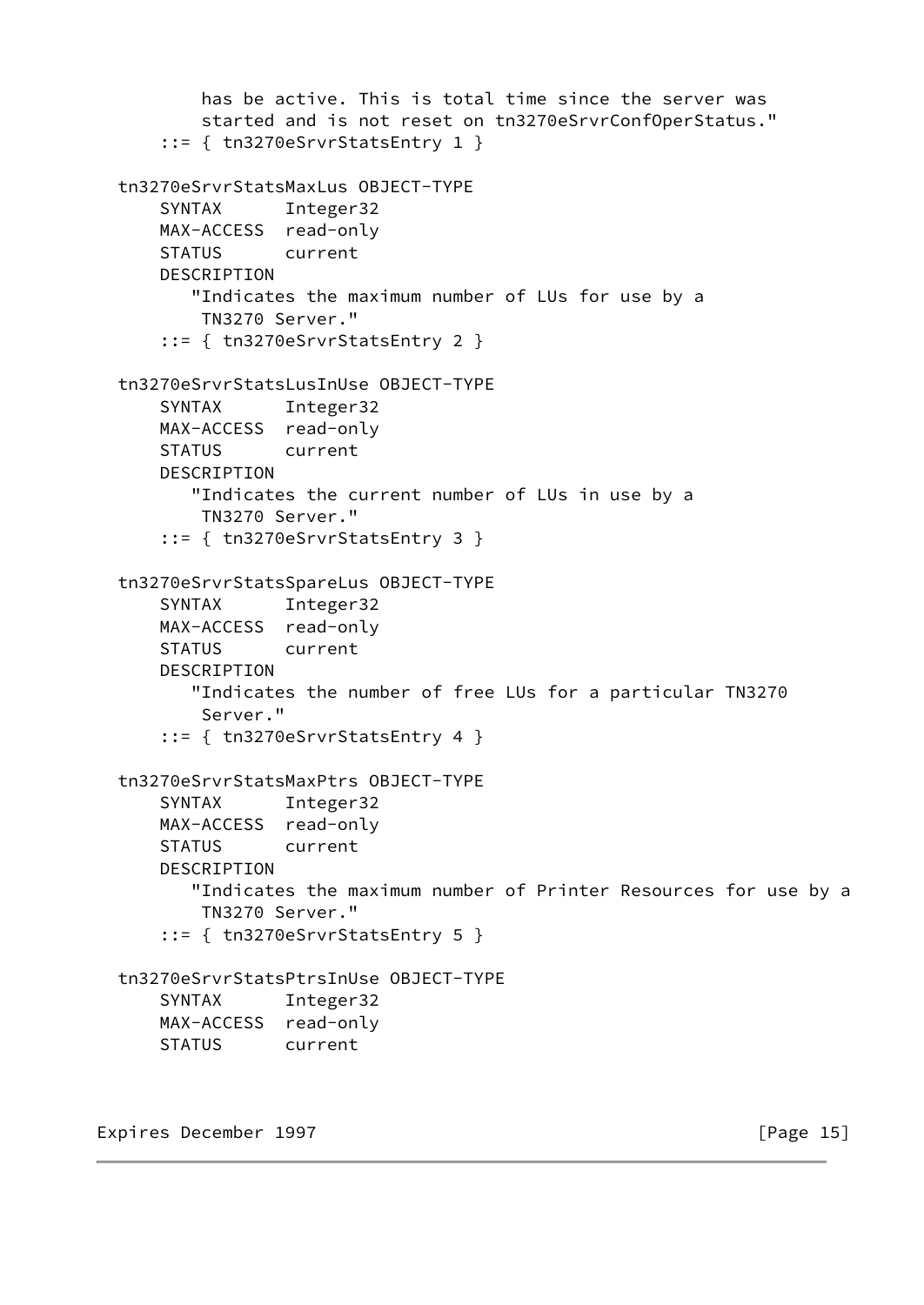```
 DESCRIPTION
        "Indicates the current number of Printer Resources in use by a
         TN3270 Server."
     ::= { tn3270eSrvrStatsEntry 6 }
 tn3270eSrvrStatsSparePtrs OBJECT-TYPE
     SYNTAX Integer32
    MAX-ACCESS read-only
     STATUS current
    DESCRIPTION
        "Indicates the number of free Printer Resources for a
        particular TN3270 Server."
     ::= { tn3270eSrvrStatsEntry 7 }
 tn3270eSrvrStatsConnectsIn OBJECT-TYPE
     SYNTAX Counter32
    MAX-ACCESS read-only
    STATUS current
     DESCRIPTION
        "Indicates the number of client connections received by a
        TN3270 Server."
     ::= { tn3270eSrvrStatsEntry 8 }
 tn3270eSrvrStatsConnRejects OBJECT-TYPE
     SYNTAX Counter32
    MAX-ACCESS read-only
    STATUS current
    DESCRIPTION
        "Indicates the number of client connections rejected during
         connection setup."
     ::= { tn3270eSrvrStatsEntry 9 }
 tn3270eSrvrStatsDisconnects OBJECT-TYPE
     SYNTAX Counter32
    MAX-ACCESS read-only
     STATUS current
    DESCRIPTION
        "Indicates the number of client connections disconnected by a
        TN3270 Server."
     ::= { tn3270eSrvrStatsEntry 10 }
 tn3270eIpGroupTable OBJECT-TYPE
    SYNTAX SEQUENCE OF Tn3270eIpGroupEntry
    MAX-ACCESS not-accessible
     STATUS current
     DESCRIPTION
         "This table defines IP Address groupings for use by the
```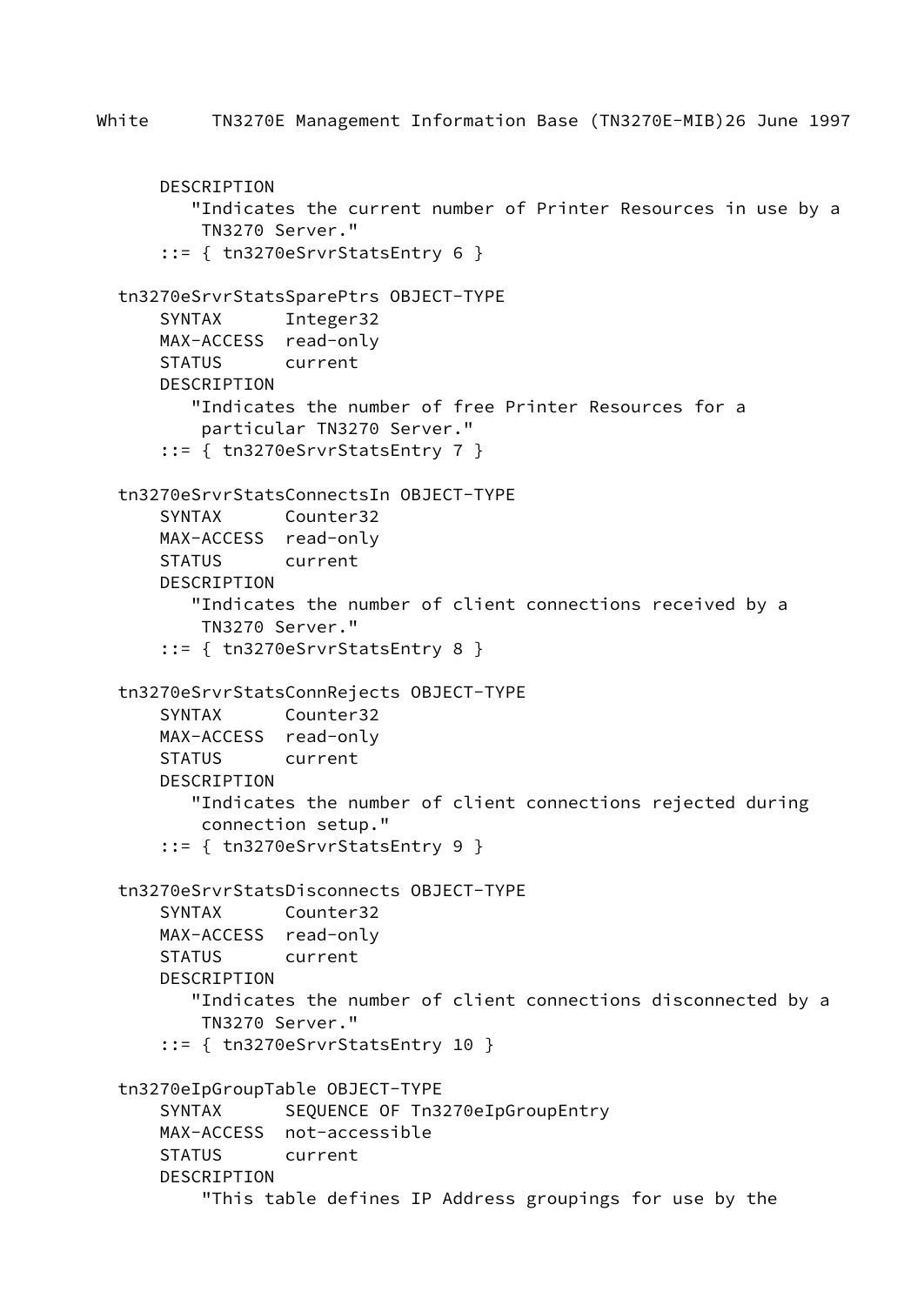Telnet Server."

Expires December 1997 **Expires**  $\left[$  Page 16]

White TN3270E Management Information Base (TN3270E-MIB)26 June 1997 ::= { tn3270eObjects 4 } tn3270eIpGroupEntry OBJECT-TYPE SYNTAX Tn3270eIpGroupEntry MAX-ACCESS not-accessible STATUS current DESCRIPTION "Definition of a single IP Address entry. All entries with the same 1st index, tn3270eIpGroupName are considered to be in the same IP Group." INDEX { tn3270eSrvrConfIpAddr, tn3270eSrvrConfIndex, tn3270eIpGroupName, tn3270eIpGroupIpAddress } ::= { tn3270eIpGroupTable 1 } Tn3270eIpGroupEntry ::= SEQUENCE { tn3270eIpGroupName DisplayString, tn3270eIpGroupIpAddress IpAddress, tn3270eIpGroupSubnetMask IpAddress, tn3270eIpGroupRowStatus RowStatus } tn3270eIpGroupName OBJECT-TYPE SYNTAX DisplayString (SIZE(1..8)) MAX-ACCESS not-accessible STATUS current DESCRIPTION "The name of a IP Group." ::= { tn3270eIpGroupEntry 1 } tn3270eIpGroupIpAddress OBJECT-TYPE SYNTAX IpAddress MAX-ACCESS not-accessible STATUS current DESCRIPTION "The IP Address of a member of a IP Group." ::= { tn3270eIpGroupEntry 2 } tn3270eIpGroupSubnetMask OBJECT-TYPE SYNTAX IpAddress MAX-ACCESS read-create STATUS current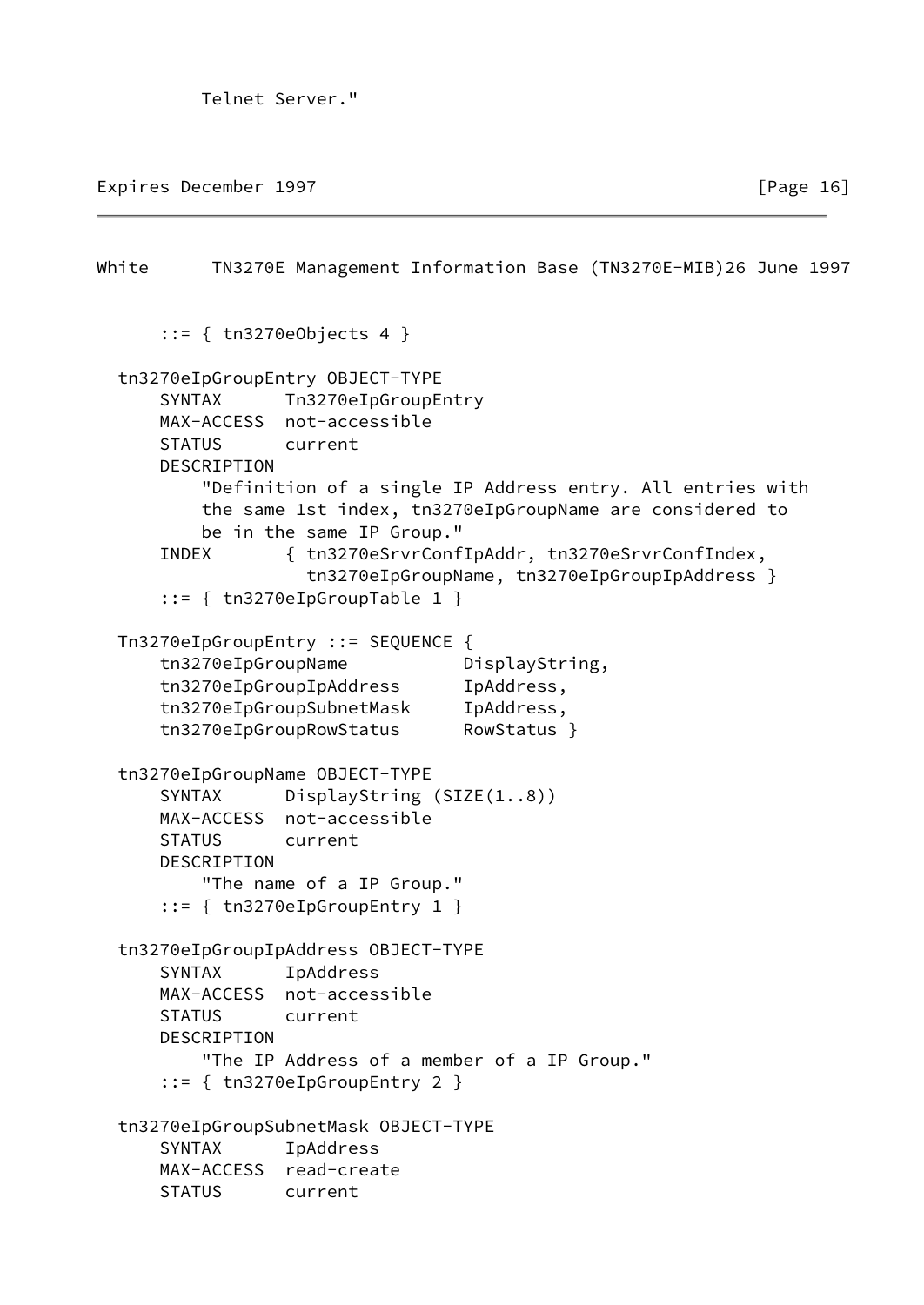DESCRIPTION "The corresponding subnet mask associated with tn3270eIpGroupIpAddress. A single IP Address is represented by having this object contain the value of 255.255.255.255." ::= { tn3270eIpGroupEntry 3 }

tn3270eIpGroupRowStatus OBJECT-TYPE

## Expires December 1997 **Expires** December 1997

White TN3270E Management Information Base (TN3270E-MIB)26 June 1997 SYNTAX RowStatus MAX-ACCESS read-create STATUS current DESCRIPTION "This object allows entries to be created and deleted in the tn3270eIpGroupTable. An entry in this table is deleted by setting this object to destroy(6)." **REFERENCE** ["RFC 1903](https://datatracker.ietf.org/doc/pdf/rfc1903), 'Textual Conventions for version 2 of the Simple Network Management Protocol (SNMPv2).'" ::= { tn3270eIpGroupEntry 4 } tn3270eResPoolTable OBJECT-TYPE SYNTAX SEQUENCE OF Tn3270eResPoolEntry MAX-ACCESS not-accessible STATUS current DESCRIPTION "This table defines Resource groupings and using the term pool as defined by [RFC 1647](https://datatracker.ietf.org/doc/pdf/rfc1647)." ::= { tn3270eObjects 5 } tn3270eResPoolEntry OBJECT-TYPE SYNTAX Tn3270eResPoolEntry MAX-ACCESS not-accessible STATUS current DESCRIPTION "Definition of a single Resource Pool member. All entries with the same 1st index, tn3270eResPoolName are considered to be in the same Pool." INDEX { tn3270eSrvrConfIpAddr, tn3270eSrvrConfIndex, tn3270eResPoolName, tn3270eResPoolElementName }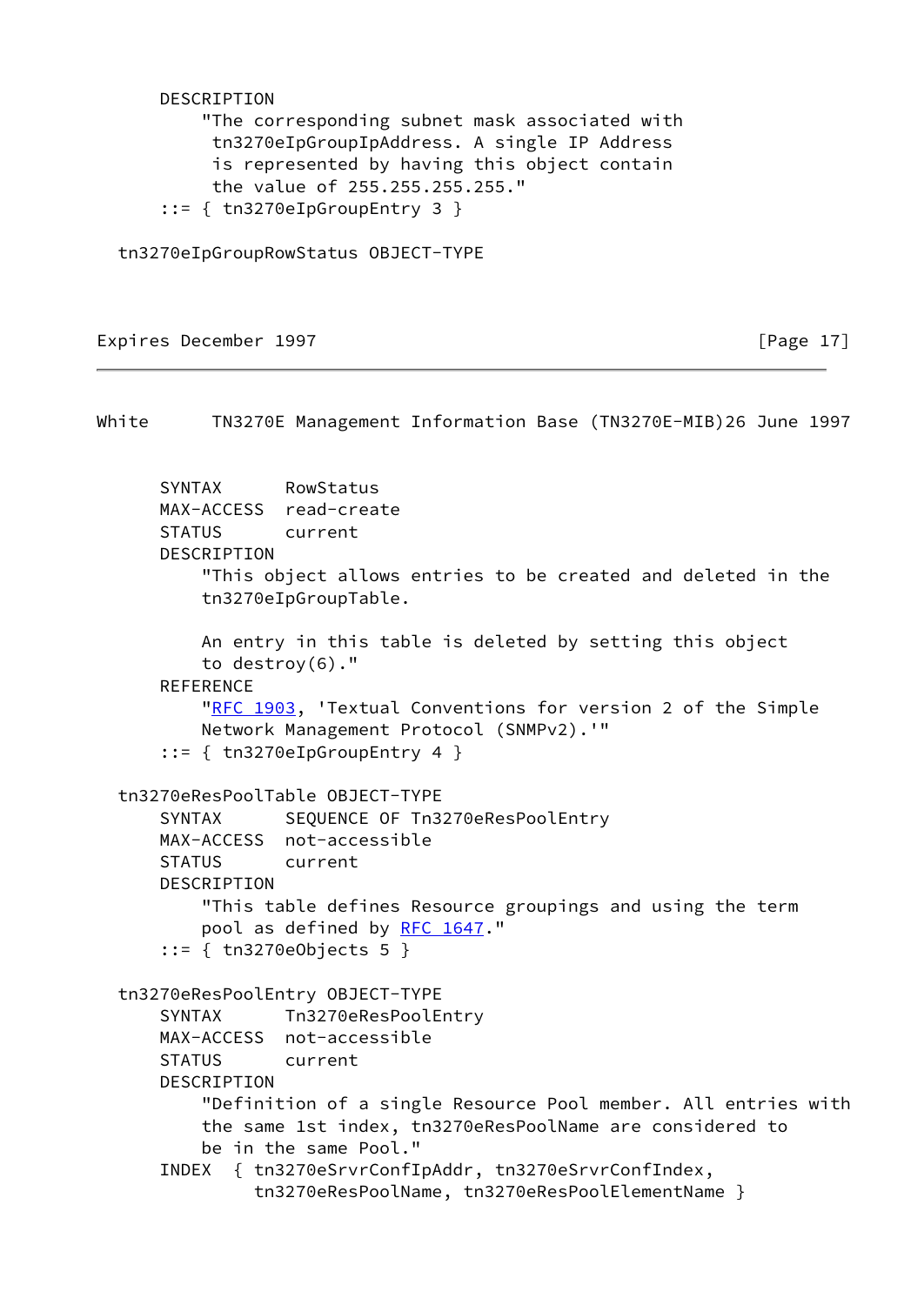::= { tn3270eResPoolTable 1 }

```
 Tn3270eResPoolEntry ::= SEQUENCE {
    tn3270eResPoolName DisplayString,
    tn3270eResPoolElementName DisplayString,
    tn3270eResPoolIpGroupName DisplayString,
    tn3270eResPoolElementType ResourceType,
    tn3270eResPoolClientPort Unsigned32,
    tn3270eResPoolRowStatus RowStatus }
 tn3270eResPoolName OBJECT-TYPE
   SYNTAX DisplayString (SIZE(1..255))
    MAX-ACCESS not-accessible
    STATUS current
    DESCRIPTION
```
Expires December 1997 **Expires** December 1997

```
White TN3270E Management Information Base (TN3270E-MIB)26 June 1997
           "The name of a Resource Pool.."
       ::= { tn3270eResPoolEntry 1 }
  tn3270eResPoolElementName OBJECT-TYPE
       SYNTAX DisplayString (SIZE(1..8))
      MAX-ACCESS not-accessible
      STATUS current
      DESCRIPTION
           "The Name of a member of a Resource Pool."
       ::= { tn3270eResPoolEntry 2 }
  tn3270eResPoolIpGroupName OBJECT-TYPE
       SYNTAX DisplayString (SIZE(1..8))
      MAX-ACCESS read-create
      STATUS current
      DESCRIPTION
           "The name of a IP Group to map a Resource Element to."
       ::= { tn3270eResPoolEntry 3 }
  tn3270eResPoolElementType OBJECT-TYPE
       SYNTAX ResourceType
      MAX-ACCESS read-create
      STATUS current
      DESCRIPTION
           "The type of the entity in a Resource Pool."
       ::= { tn3270eResPoolEntry 4 }
```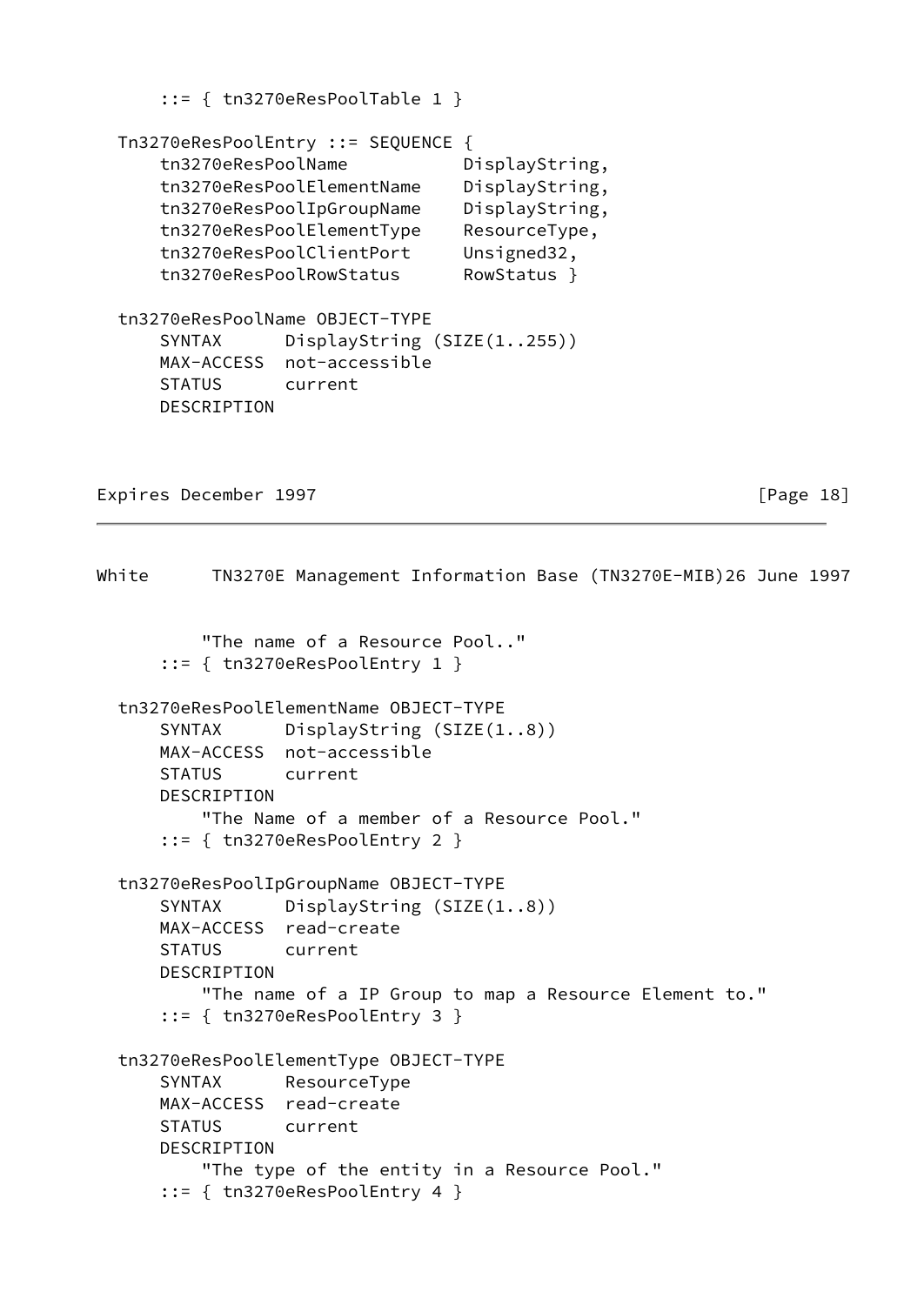```
 tn3270eResPoolClientPort OBJECT-TYPE
     SYNTAX Unsigned32 (0..65535)
     MAX-ACCESS read-create
    STATUS current
     DESCRIPTION
         "If specified this a pool to a specific client
          port."
     ::= { tn3270eResPoolEntry 5 }
 tn3270eResPoolRowStatus OBJECT-TYPE
     SYNTAX RowStatus
    MAX-ACCESS read-create
     STATUS current
     DESCRIPTION
         "This object allows entries to be created and deleted in the
         tn3270eResPoolTable.
         An entry in this table is deleted by setting this object
         to destroy(6)."
     REFERENCE
        "RFC 1903, 'Textual Conventions for version 2 of the Simple
```
Expires December 1997 **Expires** December 1997

```
White TN3270E Management Information Base (TN3270E-MIB)26 June 1997
          Network Management Protocol (SNMPv2).'"
       ::= { tn3270eResPoolEntry 6 }
  tn3270eResMapTable OBJECT-TYPE
      SYNTAX SEQUENCE OF Tn3270eResMapEntry
      MAX-ACCESS not-accessible
      STATUS current
      DESCRIPTION
           "This table defines Resource Element to IP Address mappings."
       ::= { tn3270eObjects 6 }
  tn3270eResMapEntry OBJECT-TYPE
      SYNTAX Tn3270eResMapEntry
      MAX-ACCESS not-accessible
      STATUS current
      DESCRIPTION
           "Definition of the mapping of a Resource Element to
            a IP Address."
       INDEX { tn3270eSrvrConfIpAddr, tn3270eSrvrConfIndex,
```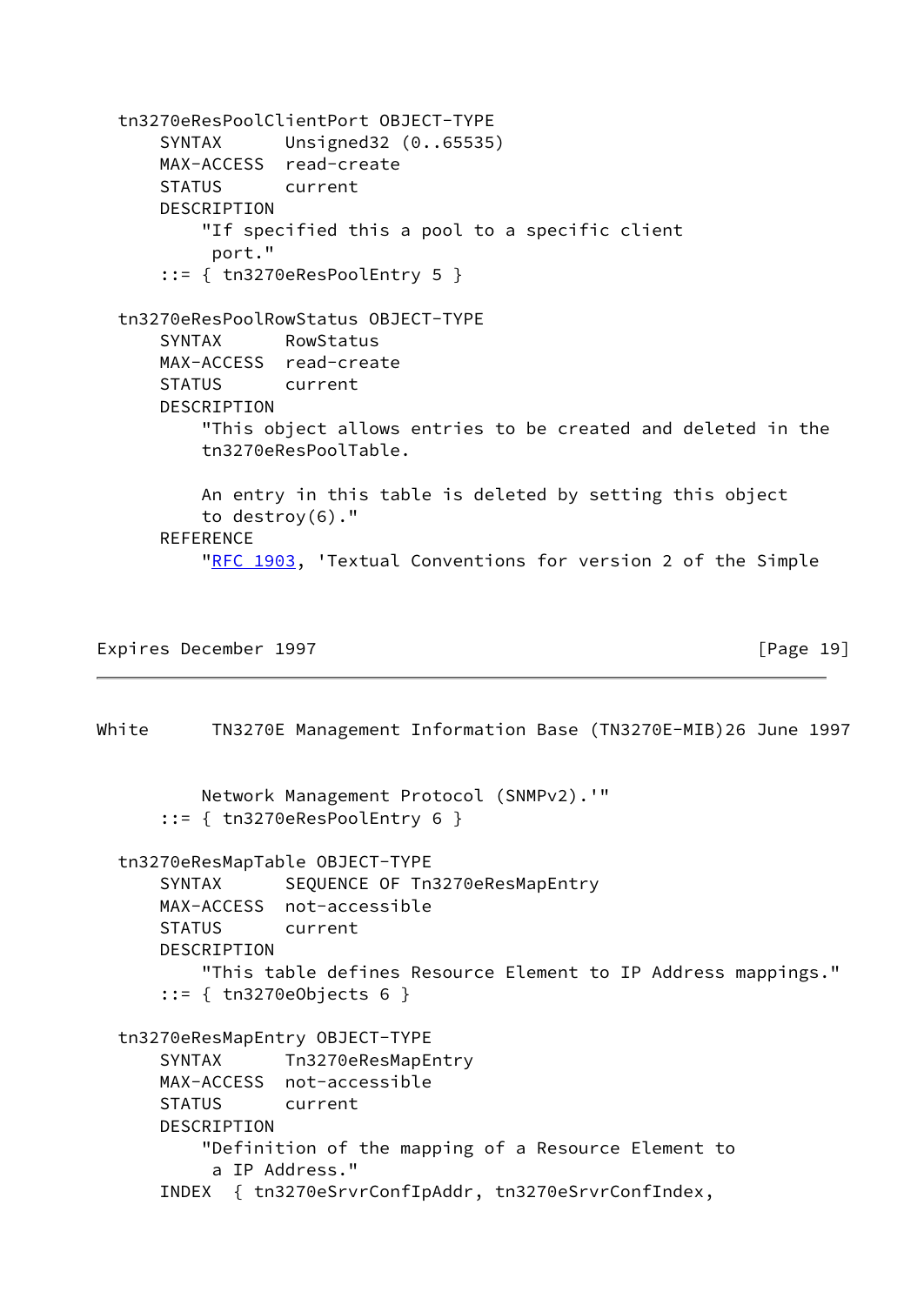```
 tn3270eResMapClientPort, tn3270eResMapElementName }
     ::= { tn3270eResMapTable 1 }
 Tn3270eResMapEntry ::= SEQUENCE {
    tn3270eResMapClientPort Unsigned32,
    tn3270eResMapElementName DisplayString,
     tn3270eResMapIpAddress IpAddress,
     tn3270eResMapSubnetMask IpAddress,
     tn3270eResMapElementType ResourceType,
     tn3270eResMapRowStatus RowStatus }
 tn3270eResMapClientPort OBJECT-TYPE
     SYNTAX Unsigned32 (0..65535)
    MAX-ACCESS not-accessible
    STATUS current
    DESCRIPTION
         "The port that this assignment is restricted to. Note that
          a value of 0 for this object implies that the assignment
          is global to all client ports."
     ::= { tn3270eResMapEntry 1 }
 tn3270eResMapElementName OBJECT-TYPE
     SYNTAX DisplayString (SIZE(1..8))
    MAX-ACCESS not-accessible
    STATUS current
    DESCRIPTION
         "The Name of a resource element."
     ::= { tn3270eResMapEntry 2 }
```
Expires December 1997 **Expires** December 1997

White TN3270E Management Information Base (TN3270E-MIB)26 June 1997 tn3270eResMapIpAddress OBJECT-TYPE SYNTAX IpAddress MAX-ACCESS read-create STATUS current DESCRIPTION "A client IP Address or subnet if tn3270eResMapSubnetMask is set to 255.255.255.255." ::= { tn3270eResMapEntry 3 } tn3270eResMapSubnetMask OBJECT-TYPE SYNTAX IpAddress MAX-ACCESS read-create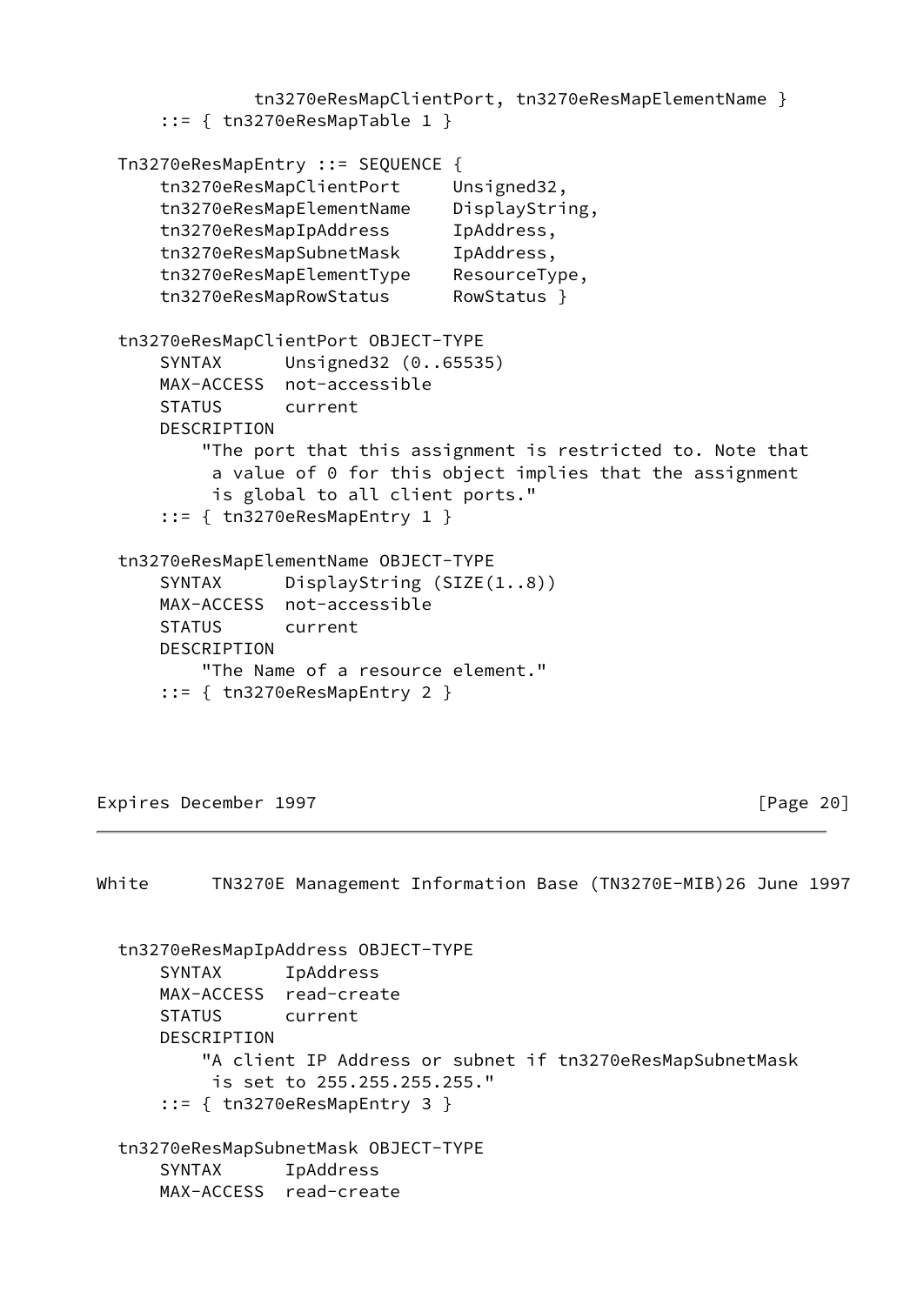STATUS current DESCRIPTION "The corresponding subnet mask associated with tn3270eResMapIpAddress. A single IP Address is represented by having this object contain the value of 255.255.255.255." ::= { tn3270eResMapEntry 4 } tn3270eResMapElementType OBJECT-TYPE SYNTAX ResourceType MAX-ACCESS read-create STATUS current DESCRIPTION "The type of the entity in a Resource Pool." ::= { tn3270eResMapEntry 5 } tn3270eResMapRowStatus OBJECT-TYPE SYNTAX RowStatus MAX-ACCESS read-create STATUS current DESCRIPTION "This object allows entries to be created and deleted in the tn3270eResMapTable. Entries in this table should occur automatically when an entry is created in the tn3270eResPoolTable. Deleting an entry in the tn3270eResPoolTable should remove all corresponding entries in this table. The tn3270eResPoolTable is optional. This implies that entries can be added directly to this table." REFERENCE ["RFC 1903](https://datatracker.ietf.org/doc/pdf/rfc1903), 'Textual Conventions for version 2 of the Simple Network Management Protocol (SNMPv2).'" ::= { tn3270eResMapEntry 6 }

Expires December 1997 [Page 21]

White TN3270E Management Information Base (TN3270E-MIB)26 June 1997

 tn3270eIpMapTable OBJECT-TYPE SYNTAX SEQUENCE OF Tn3270eIpMapEntry MAX-ACCESS not-accessible STATUS current DESCRIPTION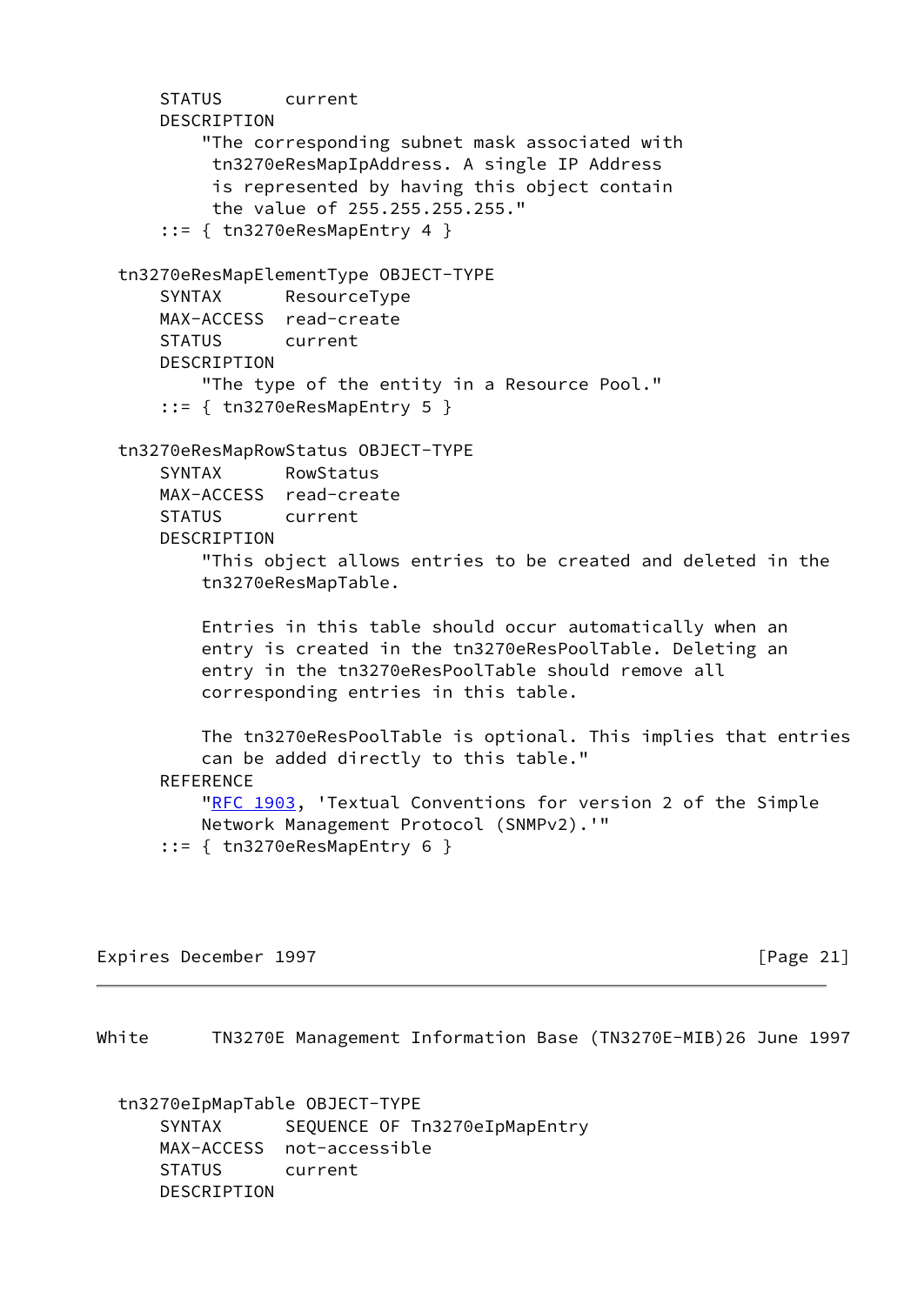```
 "This table defines IP Address to Resource Element mappings."
     ::= { tn3270eObjects 7 }
 tn3270eIpMapEntry OBJECT-TYPE
    SYNTAX Tn3270eIpMapEntry
    MAX-ACCESS not-accessible
    STATUS current
     DESCRIPTION
         "Definition of the mapping of a IP
        Address or Group to a Resource Element."
     INDEX { tn3270eSrvrConfIpAddr, tn3270eSrvrConfIndex,
             tn3270eIpMapIpAddress, tn3270eIpMapSubnetMask,
             tn3270eIpMapClientPort }
     ::= { tn3270eIpMapTable 1 }
 Tn3270eIpMapEntry ::= SEQUENCE {
     tn3270eIpMapIpAddress IpAddress,
     tn3270eIpMapSubnetMask IpAddress,
     tn3270eIpMapClientPort Unsigned32,
     tn3270eIpMapResElementName DisplayString,
     tn3270eIpMapElementType ResourceType,
     tn3270eIpMapRowStatus RowStatus }
 tn3270eIpMapIpAddress OBJECT-TYPE
     SYNTAX IpAddress
    MAX-ACCESS not-accessible
    STATUS current
    DESCRIPTION
         "The IP Address of a member of a IP Group."
     ::= { tn3270eIpMapEntry 1 }
 tn3270eIpMapSubnetMask OBJECT-TYPE
     SYNTAX IpAddress
    MAX-ACCESS not-accessible
    STATUS current
     DESCRIPTION
         "The corresponding subnet mask associated with
          tn3270eIpGroupIpAddress. A single IP Address
          is represented by having this object contain
          the value of 255.255.255.255."
     ::= { tn3270eIpMapEntry 2 }
 tn3270eIpMapClientPort OBJECT-TYPE
```
Expires December 1997 **Expires** 22]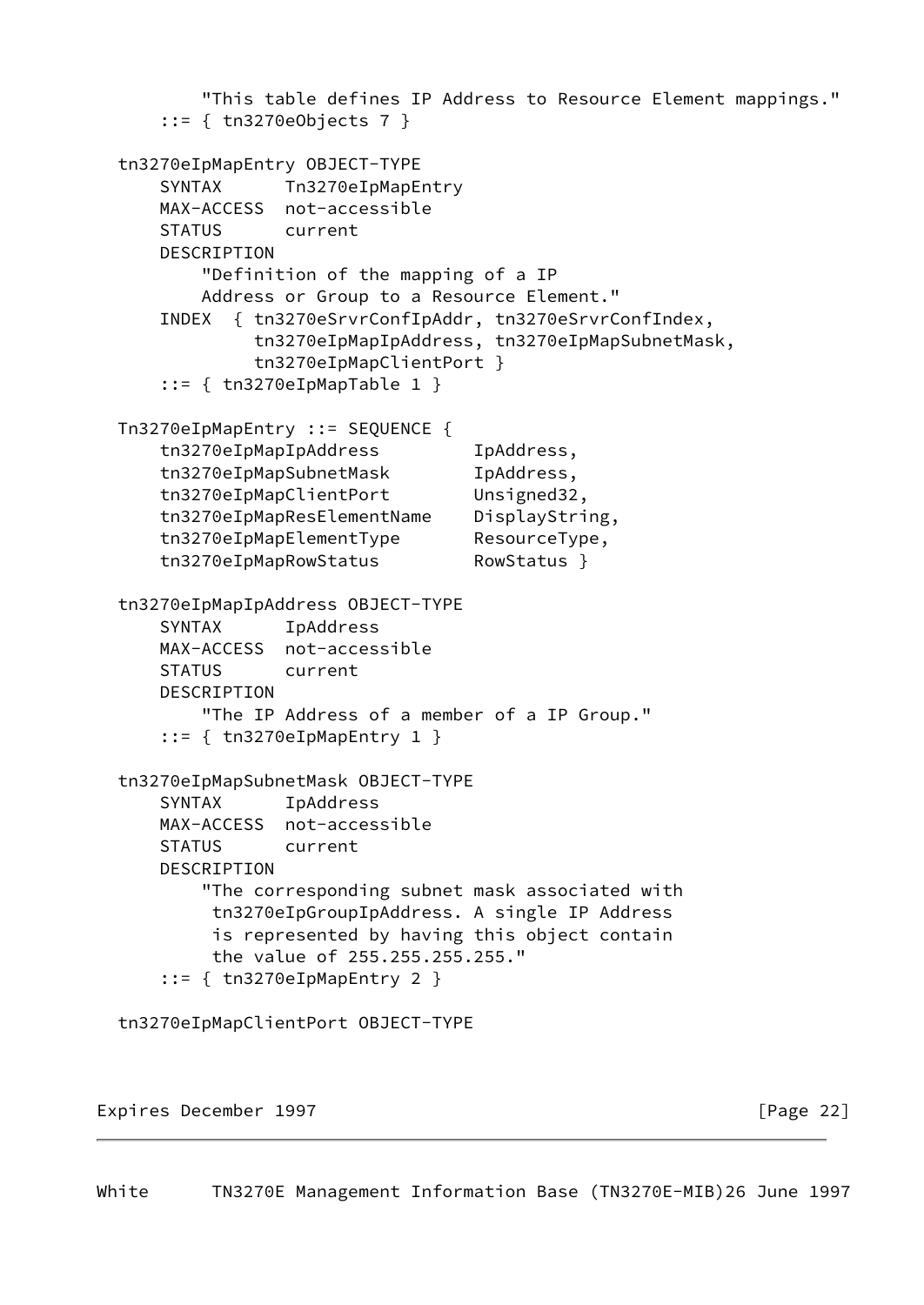```
 SYNTAX Unsigned32 (0..65535)
     MAX-ACCESS not-accessible
     STATUS current
     DESCRIPTION
         "The port that this assignment is restricted to. Note that
          a value of 0 for this object implies that the assignment
          is global to all client ports."
    ::= { tn3270eIpMapEntry 3 }
 tn3270eIpMapResElementName OBJECT-TYPE
    SYNTAX DisplayString (SIZE(0..8))
    MAX-ACCESS read-create
     STATUS current
    DESCRIPTION
         "The Resource Element mapping to IP Address(es)."
    ::= { tn3270eIpMapEntry 4 }
 tn3270eIpMapElementType OBJECT-TYPE
     SYNTAX ResourceType
    MAX-ACCESS read-create
     STATUS current
    DESCRIPTION
         "The type resource element."
     ::= { tn3270eIpMapEntry 5 }
 tn3270eIpMapRowStatus OBJECT-TYPE
     SYNTAX RowStatus
     MAX-ACCESS read-create
     STATUS current
    DESCRIPTION
         "This object allows entries to be created and deleted in the
         tn3270eIpMapMapTable.
         Entries in this table should occur automatically when an
         entry is created in the tn3270eResPoolTable. Deleting an
         entry in the tn3270eResPoolTable should remove all
         corresponding entries in this table.
         The tn3270eResPoolTable is optional. This implies that entries
         can be added directly to this table."
    REFERENCE
        "RFC 1903, 'Textual Conventions for version 2 of the Simple
         Network Management Protocol (SNMPv2).'"
     ::= { tn3270eIpMapEntry 6 }
 -- Define the set of objects to add to the Tcp Connection Table
```
tn3270eTcpConnTable OBJECT-TYPE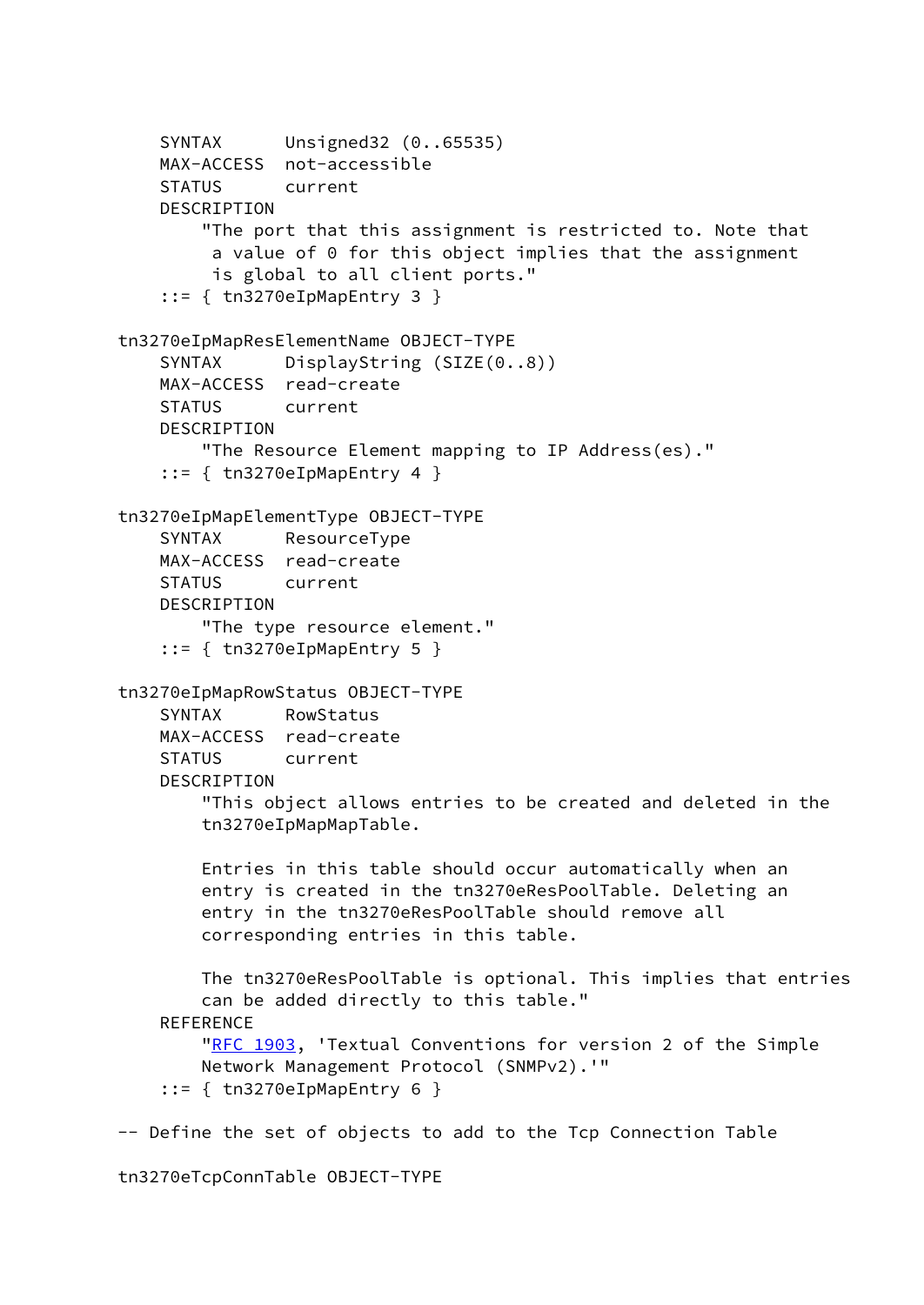```
White TN3270E Management Information Base (TN3270E-MIB)26 June 1997
      SYNTAX SEQUENCE OF Tn3270eTcpConnEntry
      MAX-ACCESS not-accessible
      STATUS current
      DESCRIPTION
           "Extends tcpConnTable to support TN3270 and TN3270E
            performance monitoring."
      ::= { tn3270eObjects 8 }
  tn3270eTcpConnEntry OBJECT-TYPE
      SYNTAX Tn3270eTcpConnEntry
      MAX-ACCESS not-accessible
      STATUS current
      DESCRIPTION
           "Provides in formation about a single TN3270/TN3270E
            session."
      INDEX { tcpConnLocalAddress, tcpConnLocalPort,
              tcpConnRemAddress, tcpConnRemPort }
      ::= { tn3270eTcpConnTable 1 }
  Tn3270eTcpConnEntry ::=
      SEQUENCE
      {
          tn3270eTcpConnLastActivity TimeTicks,
         tn3270eTcpConnBytesIn Counter32,
         tn3270eTcpConnBytesOut Counter32,
         tn3270eTcpConnTargetAppl DisplayString,
          tn3270eTcpConnResourceName DisplayString,
          tn3270eTcpConnResourceType ResourceType,
          tn3270eTcpConnClientUserId DisplayString,
          tn3270eTcpConnDeviceType DeviceTypes,
          tn3270eTcpConnProto Tn3270Functions
      }
```

```
 tn3270eTcpConnLastActivity OBJECT-TYPE
     SYNTAX TimeTicks
     MAX-ACCESS read-only
     STATUS current
     DESCRIPTION
         "The number of 100ths of seconds since this entry
         was last used."
    DEFVAL { 0 }
     ::= { tn3270eTcpConnEntry 1 }
```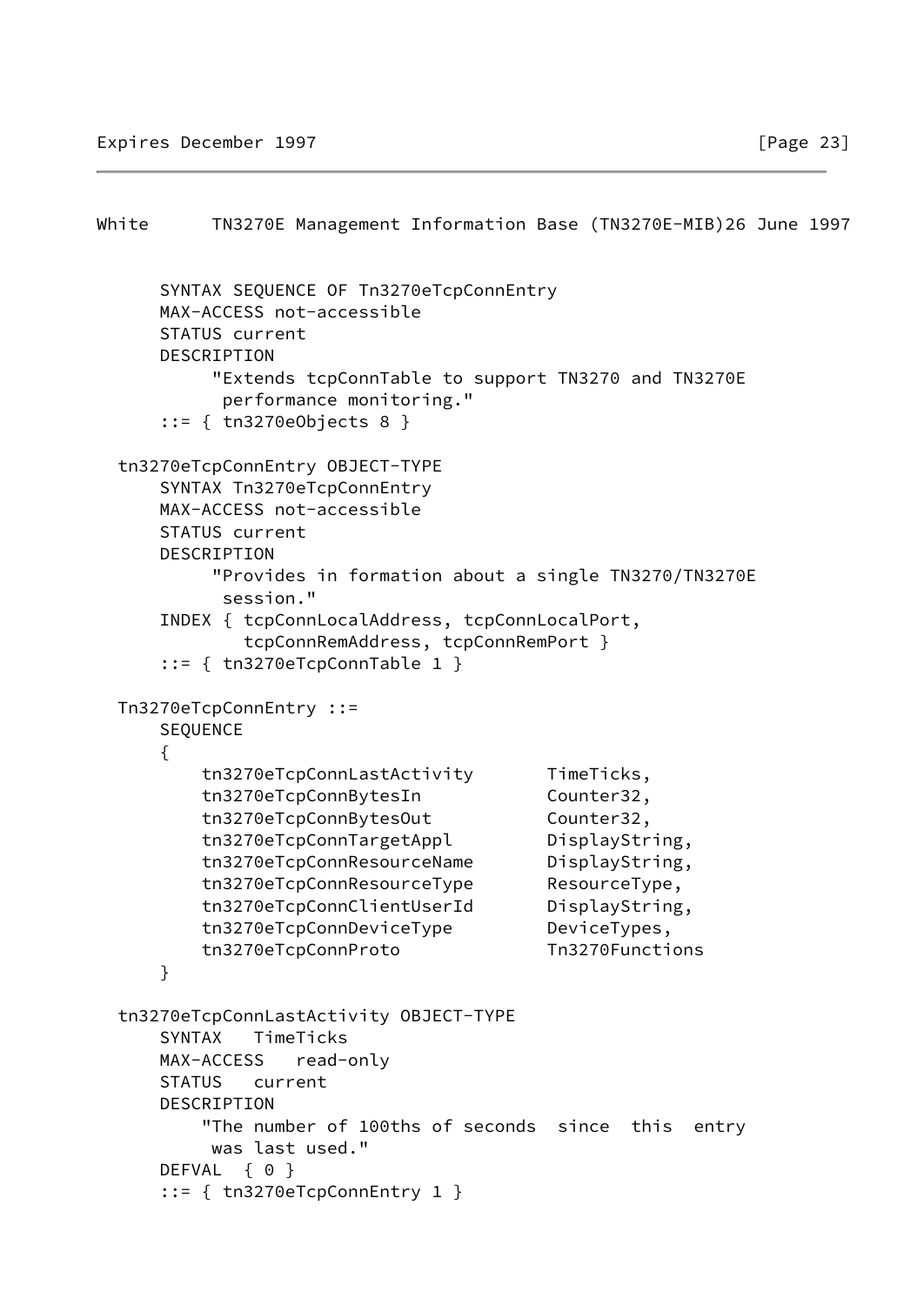tn3270eTcpConnBytesIn OBJECT-TYPE SYNTAX Counter32 UNITS "octets" MAX-ACCESS read-only STATUS current

Expires December 1997 **Expires** December 1997

White TN3270E Management Information Base (TN3270E-MIB)26 June 1997 DESCRIPTION "The number of bytes received by the Server from TCP for this connection." ::= { tn3270eTcpConnEntry 2 } tn3270eTcpConnBytesOut OBJECT-TYPE SYNTAX Counter32 UNITS "octets" MAX-ACCESS read-only STATUS current DESCRIPTION "The number of bytes sent to TCP for this connection." ::= { tn3270eTcpConnEntry 3 } tn3270eTcpConnTargetAppl OBJECT-TYPE SYNTAX DisplayString (SIZE(0..8)) MAX-ACCESS read-only STATUS current DESCRIPTION "When the corresponding TCP connection is for a 3172 Telnet session then this object contains the Target VTAM Application name. For gateway server implementations this object will not be known and should be returned as a null OCTET STRING." ::= { tn3270eTcpConnEntry 4 } tn3270eTcpConnResourceName OBJECT-TYPE SYNTAX DisplayString (SIZE(0..8)) MAX-ACCESS read-only STATUS current DESCRIPTION "LU/Print secondary name for connecting a IP Client into a SNA network."  $::=$  { tn3270eTcpConnEntry 5 }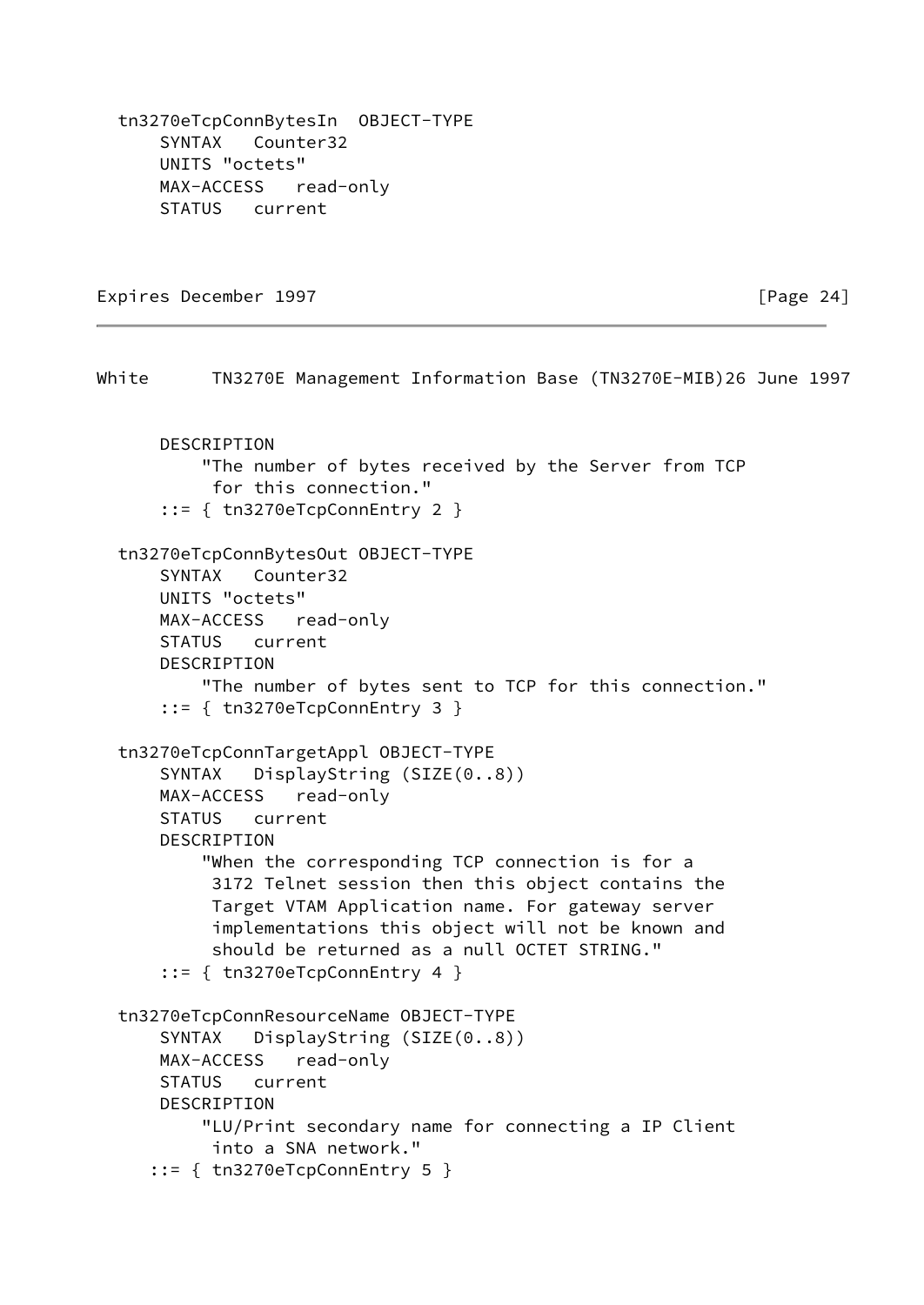tn3270eTcpConnResourceType OBJECT-TYPE SYNTAX ResourceType MAX-ACCESS read-only STATUS current DESCRIPTION "Indicates the type of resource identified by tn3270eTcpConnResourceName."  $::=$  { tn3270eTcpConnEntry 6 } tn3270eTcpConnClientUserId OBJECT-TYPE SYNTAX DisplayString (SIZE(0..8)) MAX-ACCESS read-only STATUS current

Expires December 1997 **Expires** 25]

White TN3270E Management Information Base (TN3270E-MIB)26 June 1997

**DESCRIPTION**  "When the corresponding TCP connection is for a 3172 Telnet session then this object contains the Client's userid." ::= { tn3270eTcpConnEntry 7 }

```
 tn3270eTcpConnDeviceType OBJECT-TYPE
    SYNTAX DeviceTypes
    MAX-ACCESS read-only
    STATUS current
    DESCRIPTION
        "Indicates the device type if negiotiated with client."
    ::= { tn3270eTcpConnEntry 8 }
```

```
 tn3270eTcpConnProto OBJECT-TYPE
    SYNTAX Tn3270Functions
    MAX-ACCESS read-only
    STATUS current
    DESCRIPTION
        "This flag will indicates which of the TN3270 and TN3270E
         functions that are supported by the Server was negioted
         with a client. Refer to tn3270eSrvrConfProtoSupported."
    ::= { tn3270eTcpConnEntry 9 }
```
-- Conformance Definitions

tn3270eGroups OBJECT IDENTIFIER ::= { tn3270eConformance 1 }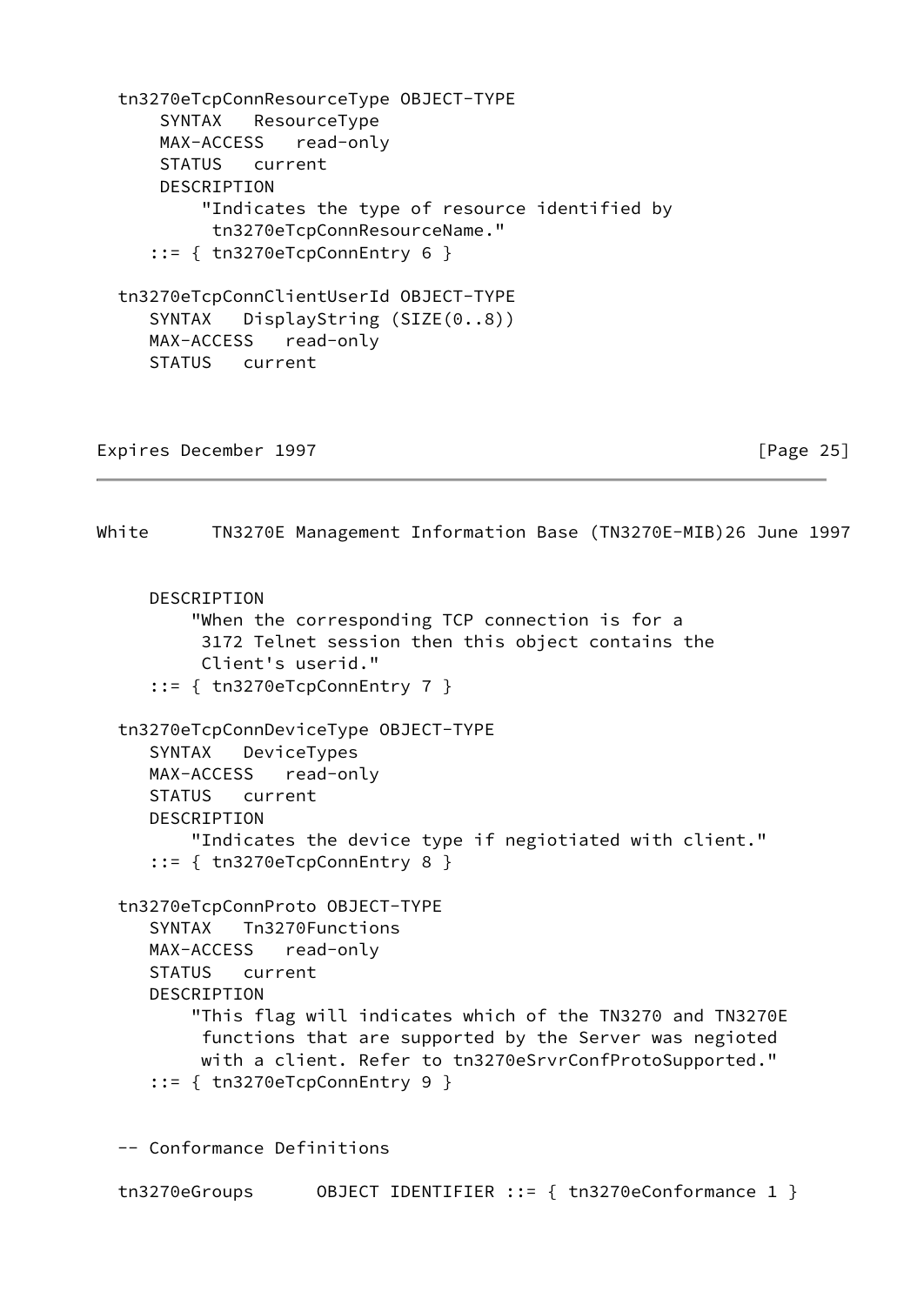tn3270eCompliances OBJECT IDENTIFIER ::= { tn3270eConformance 2 } -- compliance statements tn3270eCompliance MODULE-COMPLIANCE STATUS current DESCRIPTION "The compliance statement for agents that support the TN3270 MTR." MODULE -- this module MANDATORY-GROUPS { tn3270eBasicGroup, tn3270eSessionGroup } GROUP tn3270ePoolGroup DESCRIPTION "This group is optional." OBJECT tn3270eSrvrConfActivityCheck MIN-ACCESS read-only DESCRIPTION "The agent is not required to support a set to this object if the associating TN3270 Server doesn't support either TIMEMARK or NOP processing. In

Expires December 1997 **Expires** 26]

White TN3270E Management Information Base (TN3270E-MIB)26 June 1997 this case an agent should return noCheck on retrieval." OBJECT tn3270eSrvrConfActivityTimeout MIN-ACCESS read-only DESCRIPTION "The agent is not required to support a set to this object if the functions enabled by tn3270eSrvrConfActivityCheck are not supported. An agent in this case should return a value of 0." OBJECT tn3270eSrvrConfActivityInterval MIN-ACCESS read-only DESCRIPTION "The agent is not required to support a set to this object if the functions enabled by tn3270eSrvrConfActivityCheck are not supported. An agent in this case should return a value of 0." OBJECT tn3270eTcpConnTargetAppl DESCRIPTION "A TN3270 Server is not required to support this object if it doesn't provide for Target Application mapping. In this case either a null OCTET STRING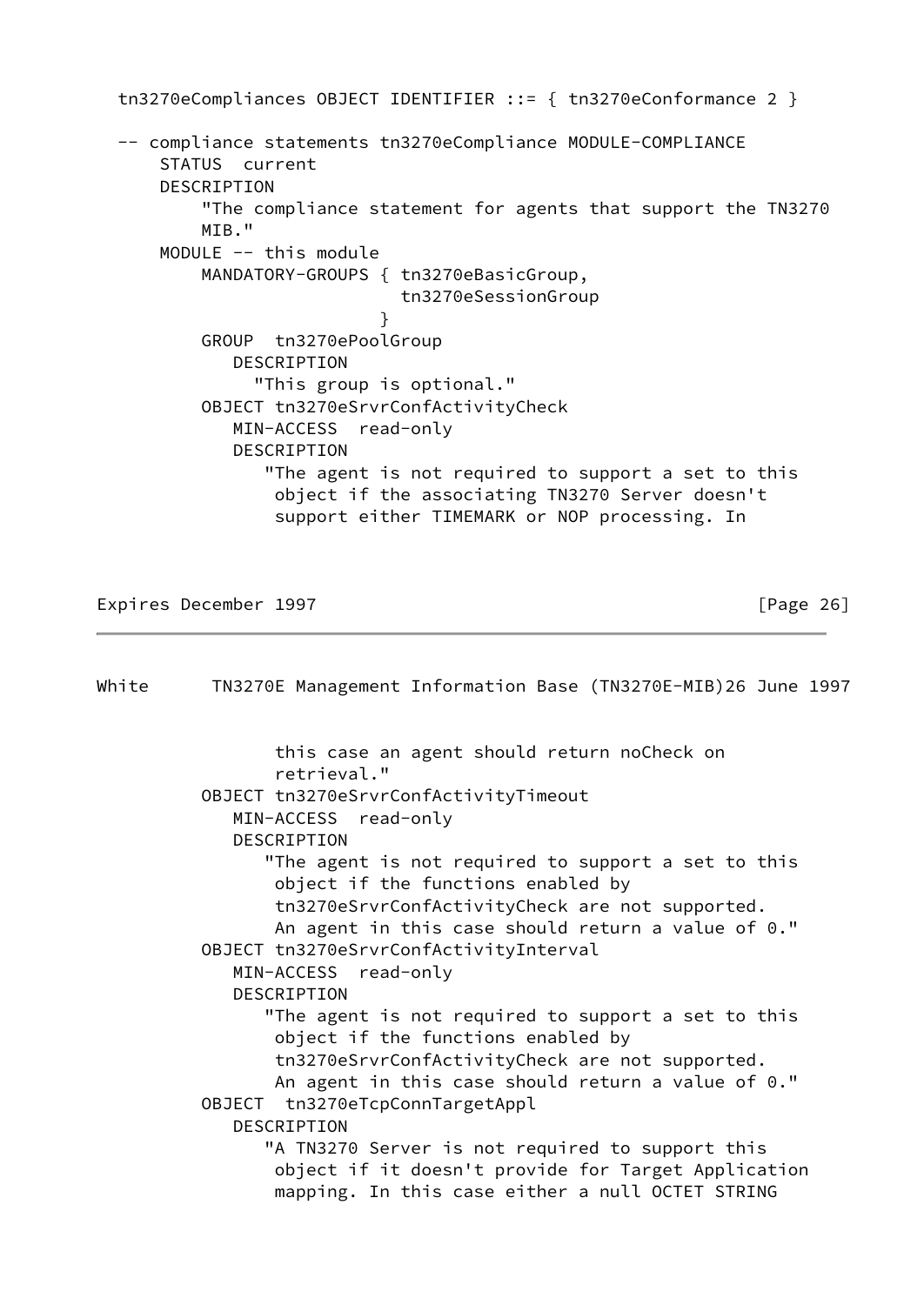```
 can be returned or noSuchObject."
         OBJECT tn3270eTcpConnClientUserId
            DESCRIPTION
               "A TN3270 Server is not required to support this
                object if it doesn't provide for Target Application
                mapping. In this case either a null OCTET STRING
                can be returned or noSuchObject."
     ::= { tn3270eCompliances 1 }
 -- units of conformance
 tn3270eBasicGroup OBJECT-GROUP
     OBJECTS {
         tn3270eSrvrConfInactivityTimer,
         tn3270eSrvrConfActivityCheck,
         tn3270eSrvrConfActivityTimeout,
         tn3270eSrvrConfActivityInterval,
         tn3270eSrvrConfProtoSupported,
         tn3270eSrvrConfAdminStatus,
         tn3270eSrvrConfOperStatus,
         tn3270eSrvrConfSessionTermState,
         tn3270eSrvrConfSrvrType,
         tn3270eSrvrConfRowStatus,
         tn3270eSrvrPortRowStatus,
         tn3270eSrvrStatsUpTime,
         tn3270eSrvrStatsMaxLus,
         tn3270eSrvrStatsLusInUse,
```
Expires December 1997 **Expires** December 1997

White TN3270E Management Information Base (TN3270E-MIB)26 June 1997

 tn3270eSrvrStatsSpareLus, tn3270eSrvrStatsMaxPtrs, tn3270eSrvrStatsPtrsInUse, tn3270eSrvrStatsSparePtrs, tn3270eSrvrStatsConnectsIn, tn3270eSrvrStatsConnRejects, tn3270eSrvrStatsDisconnects, tn3270eResMapIpAddress, tn3270eResMapSubnetMask, tn3270eResMapElementType, tn3270eResMapRowStatus, tn3270eIpMapResElementName, tn3270eIpMapElementType, tn3270eIpMapRowStatus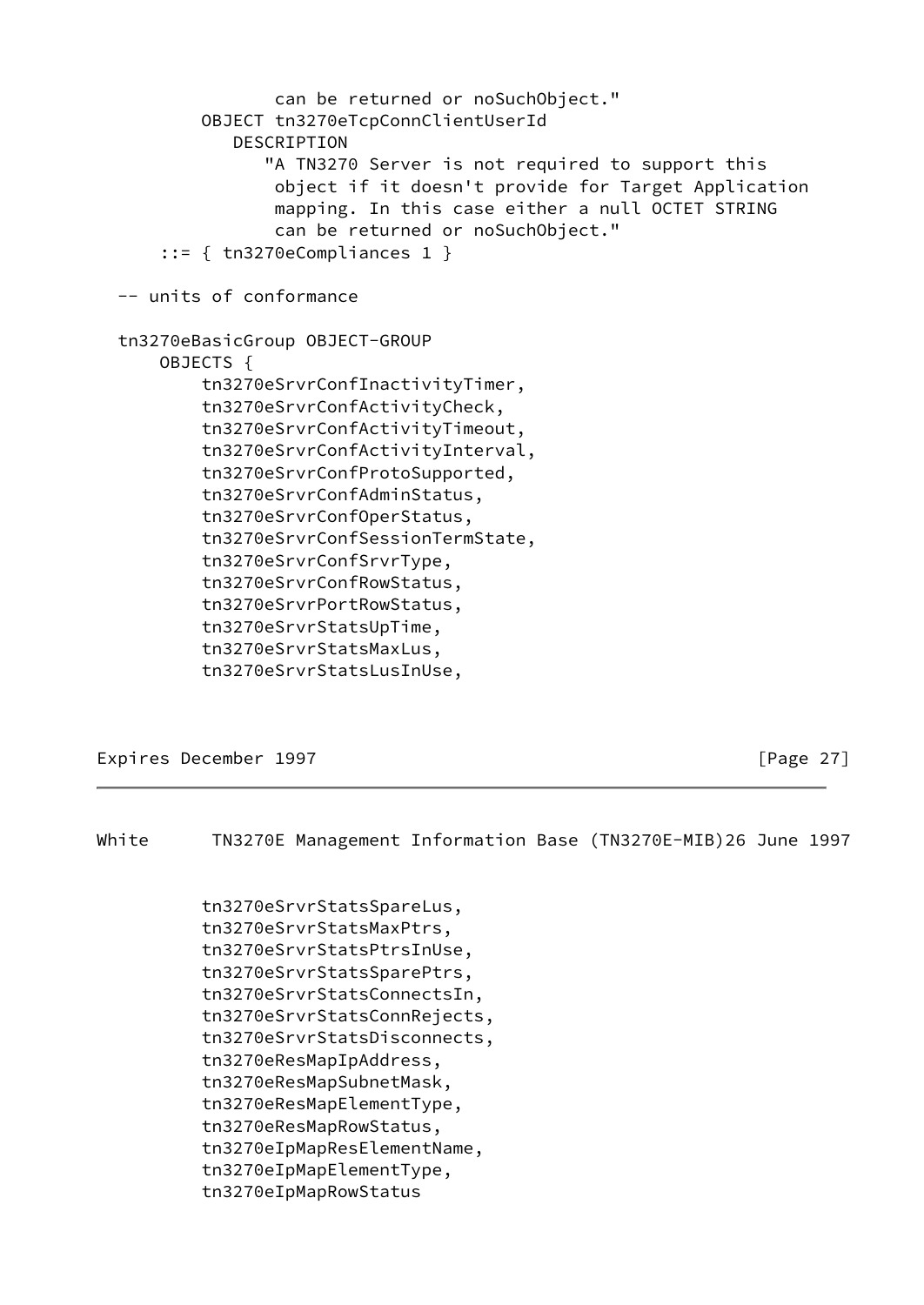```
 }
     STATUS current
     DESCRIPTION
         "This group is mandatory for all hosts supporting the
          TN3270E-MIB."
     ::= { tn3270eGroups 1 }
 tn3270ePoolGroup OBJECT-GROUP
     OBJECTS {
         tn3270eIpGroupSubnetMask,
         tn3270eIpGroupRowStatus,
         tn3270eResPoolElementType,
         tn3270eResPoolIpGroupName,
         tn3270eResPoolClientPort,
         tn3270eResPoolRowStatus
     }
     STATUS current
     DESCRIPTION
         "This group is optional and allows a server to configure
          a collection of IP Address and Resource Pools and their
          mappings."
     ::= { tn3270eGroups 2 }
 tn3270eSessionGroup OBJECT-GROUP
     OBJECTS {
         tn3270eTcpConnLastActivity,
         tn3270eTcpConnBytesIn,
         tn3270eTcpConnBytesOut,
         tn3270eTcpConnTargetAppl,
         tn3270eTcpConnResourceName,
         tn3270eTcpConnResourceType,
         tn3270eTcpConnClientUserId,
         tn3270eTcpConnDeviceType,
         tn3270eTcpConnProto
```
Expires December 1997 **Expires** December 1997

<span id="page-31-0"></span>White TN3270E Management Information Base (TN3270E-MIB)26 June 1997

 } STATUS current DESCRIPTION "This group is mandatory for all hosts supporting the TN3270E-MIB." ::= { tn3270eGroups 3 }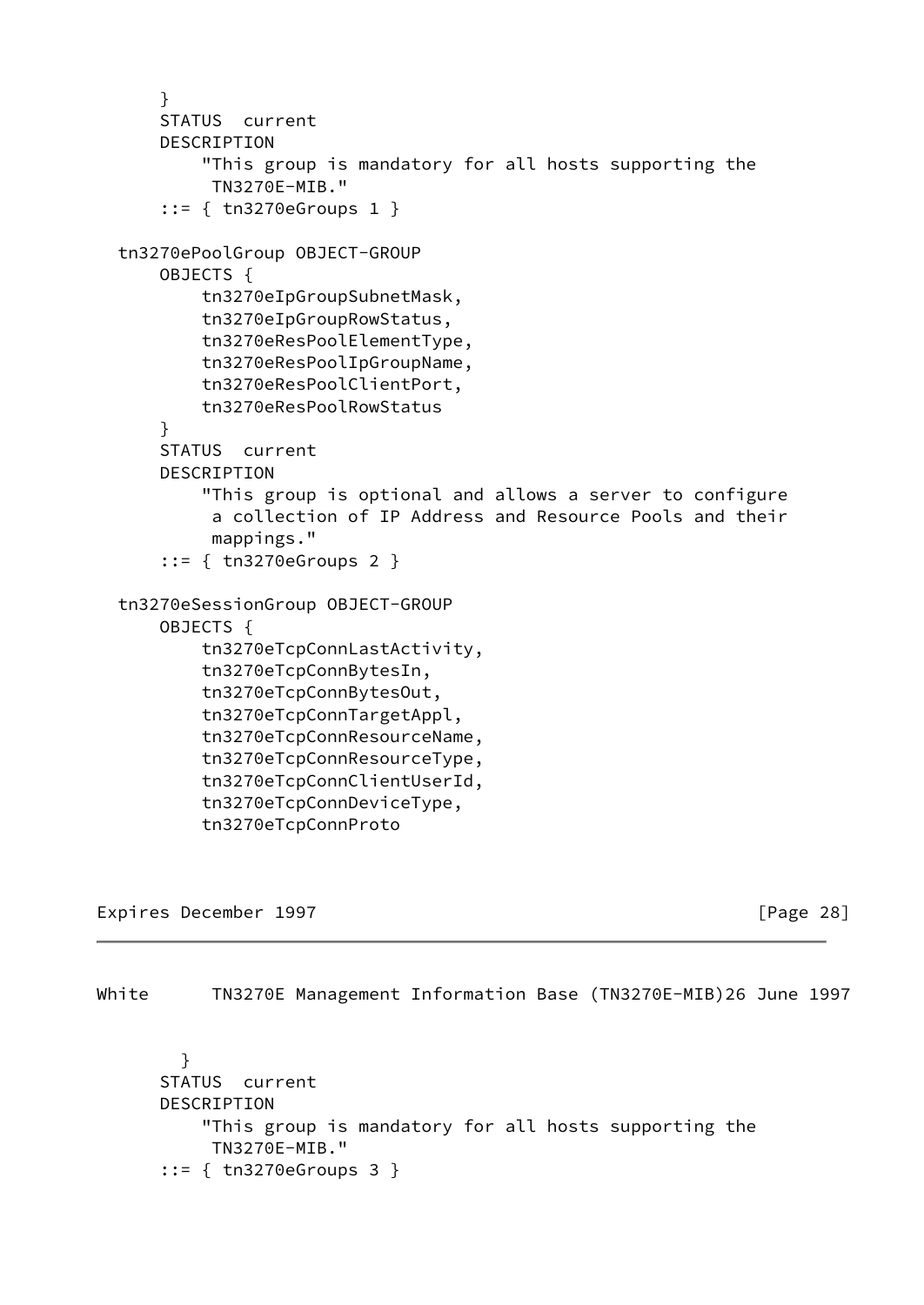# <span id="page-32-1"></span>[5](#page-32-1). Security Considerations

 Certain management information defined in this MIB may be considered sensitive in some network environments. Therefore, authentication of received SNMP requests and controlled access to management information should be employed in such environments. The method for this authentication is a function of the SNMP Administrative Framework, and has not been expanded by this MIB.

 Several objects in this MIB allow write access or provide for remote creation. Allowing this support in a non-secure environment can have a negative effect on network operations. It is recommended that implementers seriously consider whether set operations should be allowed without providing, at a minimum, authentication of request origin. It it recommended that without such support that the following objects be implemented as read-only:

- o tn3270eSrvrConfInactivityTimer
- o tn3270eSrvrConfActivityCheck
- o tn3270eSrvrConfActivityTimeout
- o tn3270eSrvrConfActivityInterval
- o tn3270eSrvrConfAdminStatus
- o tn3270eSrvrConfSessionTermState
- o tn3270eIpGroupSubnetMask
- o tn3270eResPoolIpGroupName
- o tn3270eResPoolElementType
- o tn3270eResPoolClientPort
- o tn3270eResMapIpAddress
- o tn3270eResMapSubnetMask
- o tn3270eResMapElementType
- o tn3270eIpMapResElementName
- o tn3270eIpMapElementType

 The following objects should either be implemented as read-only or not implemented when security is an issue as previously discussed:

- o tn3270eSrvrConfRowStatus
- o tn3270eSrvrPortRowStatus

Expires December 1997 **Expires** December 1997

<span id="page-32-0"></span>White TN3270E Management Information Base (TN3270E-MIB)26 June 1997

END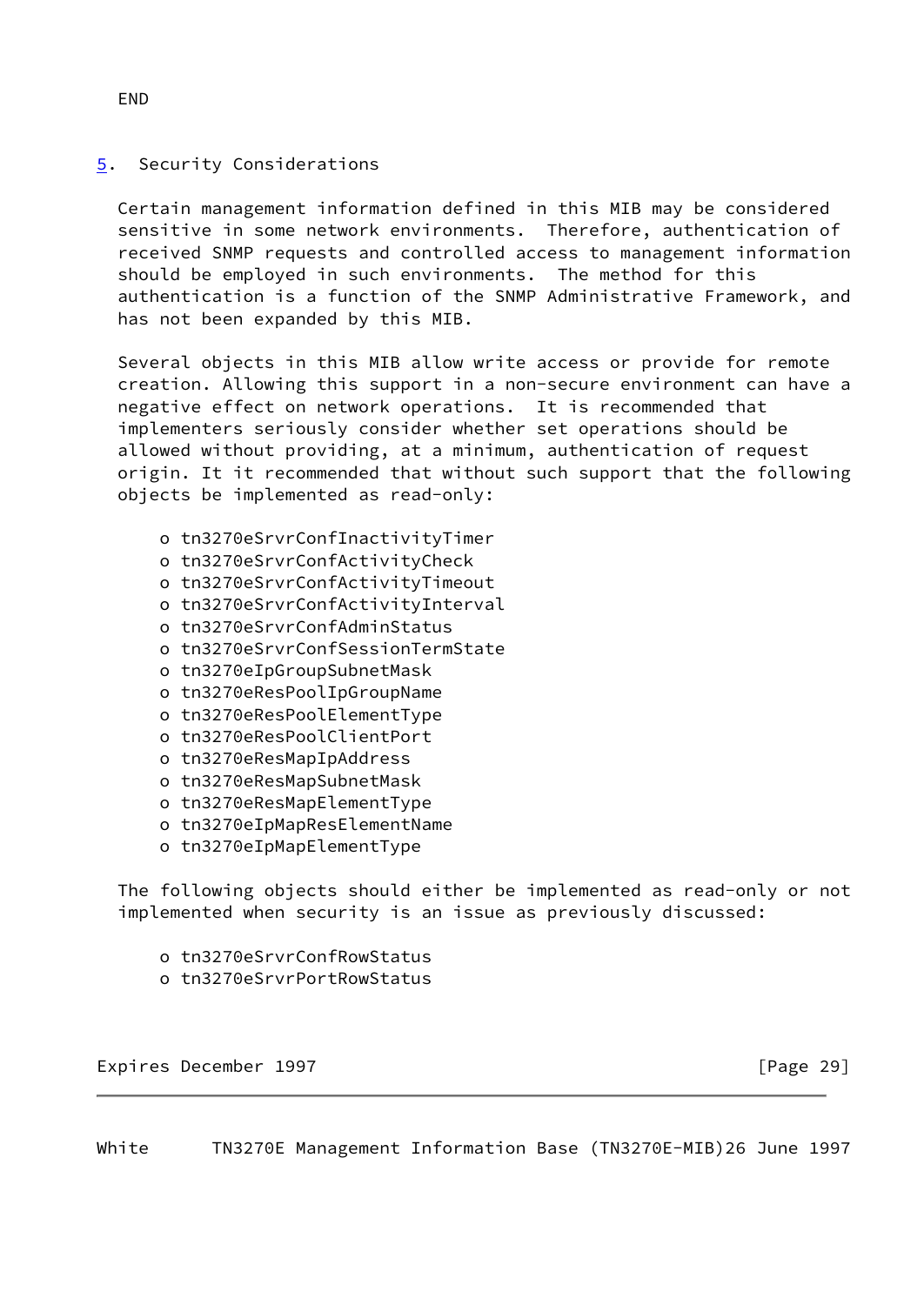- o tn3270eIpGroupRowStatus
- o tn3270eResPoolRowStatus
- o tn3270eResMapRowStatus
- o tn3270eIpMapRowStatus
- <span id="page-33-5"></span>[6](#page-33-5). Acknowledgments

This document is a product of the TN3270E Working Group.

# <span id="page-33-6"></span>[7](#page-33-6). References

- <span id="page-33-0"></span>[1] SNMPv2 Working Group, Case, J., McCloghrie, K., Rose, M., and Waldbusser S., "Structure of Management Information for version 2 of the Simple Network Management Protocol (SNMPv2)", [RFC 1902,](https://datatracker.ietf.org/doc/pdf/rfc1902) January 1996.
- [2] Network Working Group, Postel, J., and Reynolds, J., "Telnet Protocol Specification", [RFC 854](https://datatracker.ietf.org/doc/pdf/rfc854), May 1983.
- <span id="page-33-4"></span>[3] Network Working Group, Postel, J., and Reynolds, J., "Telnet Timing Mark Option", [RFC 860](https://datatracker.ietf.org/doc/pdf/rfc860), May 1983.
- [4] Network Working Group and Rekhter J., "Telnet 3270 Regime Option", [RFC 1041](https://datatracker.ietf.org/doc/pdf/rfc1041), January 1988.
- <span id="page-33-1"></span>[5] McCloghrie, K., and M. Rose, Editors, "Management Information Base for Network Management of TCP/IP-based internets: MIB-II", STD 17, [RFC 1213](https://datatracker.ietf.org/doc/pdf/rfc1213), Hughes LAN Systems, Performance Systems International, March 1991.
- <span id="page-33-3"></span>[6] SNMPv2 Working Group, Case, J., McCloghrie, K., Rose, M., and S. Waldbusser, "Textual Conventions for version 2 of the Simple Network Management Protocol (SNMPv2)", [RFC 1903](https://datatracker.ietf.org/doc/pdf/rfc1903), January 1996.
- <span id="page-33-2"></span>[7] SNMPv2 Working Group, Case, J., McCloghrie, K., Rose, M., and S. Waldbusser, "Protocol Operations for version 2 of the Simple Network Management Protocol (SNMPv2)", [RFC 1905](https://datatracker.ietf.org/doc/pdf/rfc1905), January 1996.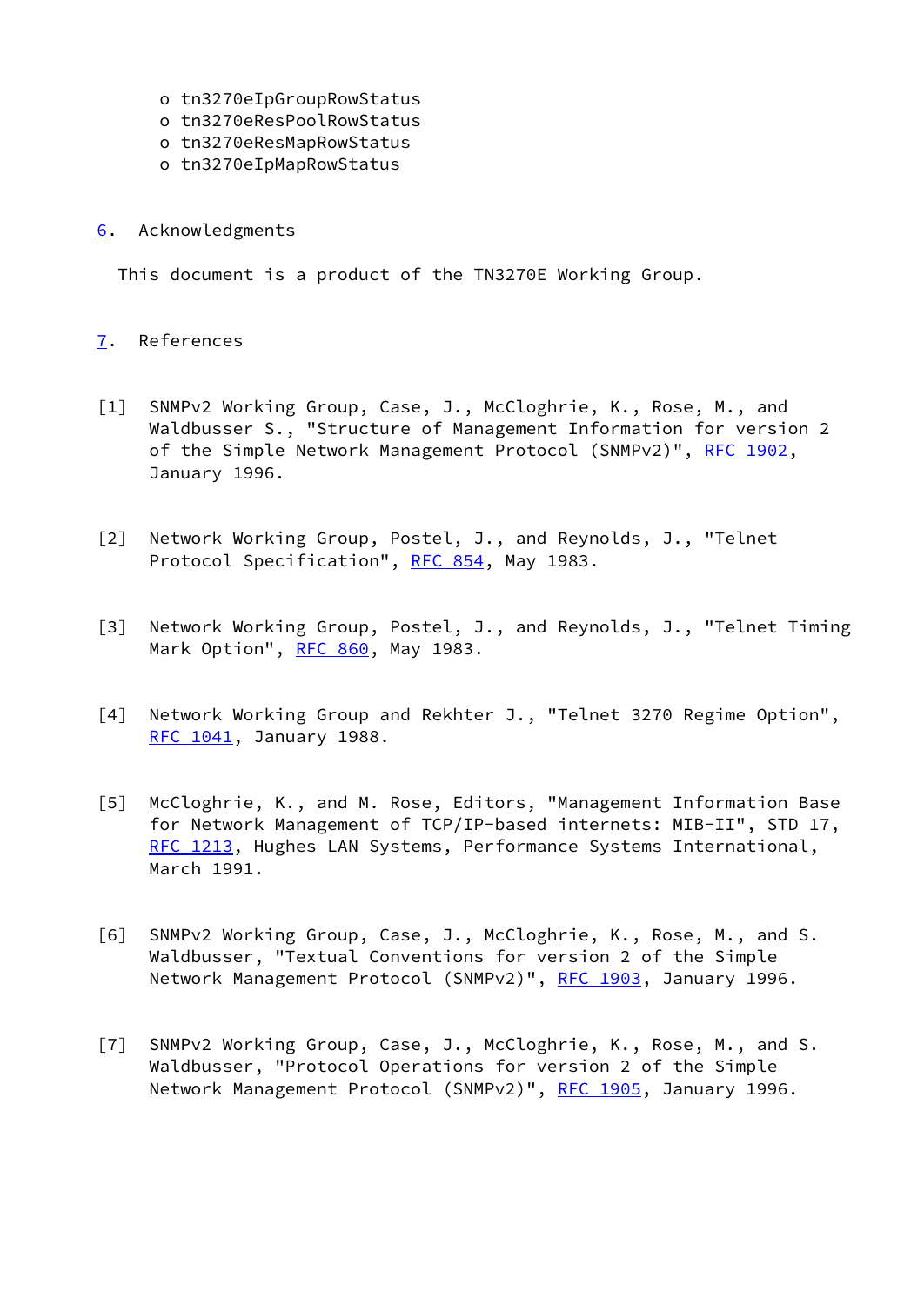<span id="page-34-0"></span>White TN3270E Management Information Base (TN3270E-MIB)26 June 1997

- <span id="page-34-2"></span>[8] SNMPv2 Working Group, Case, J., McCloghrie, K., Rose, M., and S. Waldbusser, "Conformance Statements for version 2 of the Simple Network Management Protocol (SNMPv2)", [RFC 1904](https://datatracker.ietf.org/doc/pdf/rfc1904), January 1996.
- <span id="page-34-1"></span>[9] Case, J., M. Fedor, M. Schoffstall, J. Davin, "Simple Network Management Protocol", [RFC 1157](https://datatracker.ietf.org/doc/pdf/rfc1157), SNMP Research, Performance Systems International, MIT Laboratory for Computer Science, May 1990.
- [10] IETF SNMPv2 Working Group and McCloghrie, K., "TCP-MIB Definitions", November 1994.
- <span id="page-34-3"></span>[8](#page-34-3). Authors' Address

 Kenneth D. White Dept. G80/Bldg 503 IBM Corporation Research Triangle Park, NC 27709, USA E-mail: kennethw@vnet.ibm.com